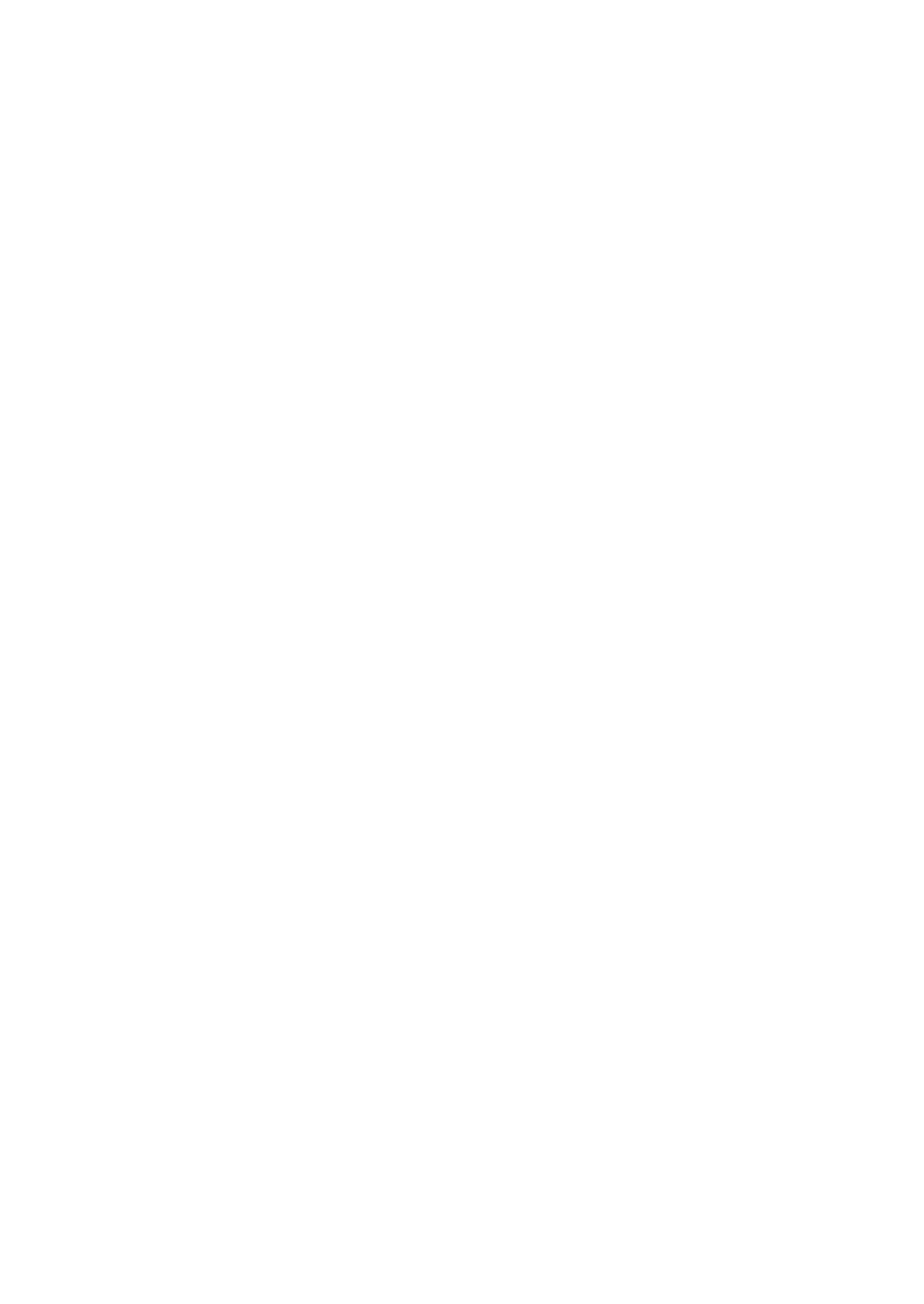## Atatürk Üniversitesi• Atatürk University Türkiyat Araştırmaları Enstitüsü Dergisi • Journal of Turkish Researches Institute TAED-71, 2021. 725- 750

# YURT DIŞINDA SÖZ EDİMLERİN ÖĞRETİMİNİN ÖĞRETİCİLERİN görüsleri bağlamında değerlendirilmesi\* EVALUATION OF TEACHING SPEECH ACTS ABROAD IN THE CONTEXT OF INSTRUCTOR'S VIEWS

# HATİCE DİLEK ÇAĞ- FATMA BÖLÜKBAŞ KAYA

## **Öz**

Bu araştırmanın amacı; yurt dışında Türkçe söz edimlerin öğretimini, öğretici görüşleri doğrultusunda değerlendirmek ve yurt dışında yabancı dil olarak Türkçe öğreten öğretmenlere söz edimlerin öğretimiyle ilgili birtakım önerilerde bulunmaktır. Yurt dışında söz edimlerinin öğretiminin öğretmen görüşleri doğrultusunda değerlendirildiği bu çalışmada, nitel araştırma yöntemlerinden olgubilimi deseni kullanılmıştır. Görüşmeler "Zoom" programıyla çevrim içi olarak yürütülmüş ve katılımcıların izniyle kayıt alınmıştır. Elde edilen veriler içerik analizi kullanılarak incelenmiştir. Araştırma sonucunda, Türkiye'deki öğrencilerin yurt dışındaki öğrencilere göre söz edim kullanımlarının daha iyi olduğu ve yurt dışındaki öğrencilerin söz edim kullanımlarında bazı sorunlar yaşadıkları bilgisine ulaşılmıştır. Dilin kullanım alanının olmaması, öğrencilerin pratik yapamamaları ve ana dillerinden olumsuz aktarım yapmaları yurt dışındaki öğrencilerin söz edim kullanımlarını olumsuz olarak etkilemekteyken, ortak kültürel unsurlar ve öğrencilerin Türkiye ile yakın ilişki içinde olmaları söz edim kullanımlarını olumlu etkilemektedir. Yabancı dil olarak Türkçe öğretiminde, iletişimin temelini oluşturan ve işlevsel dil kullanımının en temel aracı olan söz edimlerin; yurt dışında Türkçe öğrenen öğrencilere, öğreticilerin görüşlerinden yola çıkılarak oluşturulacak ders izlenceleriyle planlı ve sistemli bir şekilde sunulmasının öğrencilerin söz edim kullanımlarını geliştirebileceği düşünülmektedir.

**Anahtar Kelimeler**: Yurt dışında Türkçe öğretimi, söz edimlerin öğretimi, öğretmen görüşleri.

 $\overline{a}$ 

#### **Abstract**

The purpose of this study is to evaluate the teaching speech acts abroad according to the instructors' opinions and to make some suggestions to the teachers who teach Turkish as a foreign language abroad about teaching these speech acts. In this study, in which teaching speech acts abroad is evaluated according to the teachers' views, phenomenological design, one of the qualitative research methods, is used. The interviews were conducted online via "Zoom" program and recorded with the permission of the participants. The obtained data were analyzed using context analysis. According to the study, it is revealed that the students in Turkey are better at using speech acts than the students abroad and the students abroad experience some difficulties in using speech acts. While the lack of use of the language, the inability of the students to practice and the negative transfer from their mother tongue affect the use of speech acts by students abroad adversely, common cultural elements and being in a close relationship with Turkey affect the students' use of speech acts positively. It is thought that presenting speech acts, which form the basis of communication in teaching Turkish as a foreign language and are the most basic means of functional use of language, to the students who learn Turkish abroad in a planned and systematic way with the course syllabus formed based on the opinions of the instructors can improve the students' use of speech acts.

**Key Words**: Teaching Turkish abroad, Teaching speech acts, Views of instructors.

<sup>\*</sup> Bu makale, İstanbul Üniversitesi-Cerrahpaşa'da Doç. Dr. Fatma Bölükbaş Kaya danışmanlığında Hatice Dilek Çağ tarafından hazırlanan "Yurt Dışında Türkçe Öğrenenlerin Söz Edim Kullanımlarının Geliştirilmesine Yönelik Bir Eylem Araştırması" adlı doktora tezinden üretilmiştir.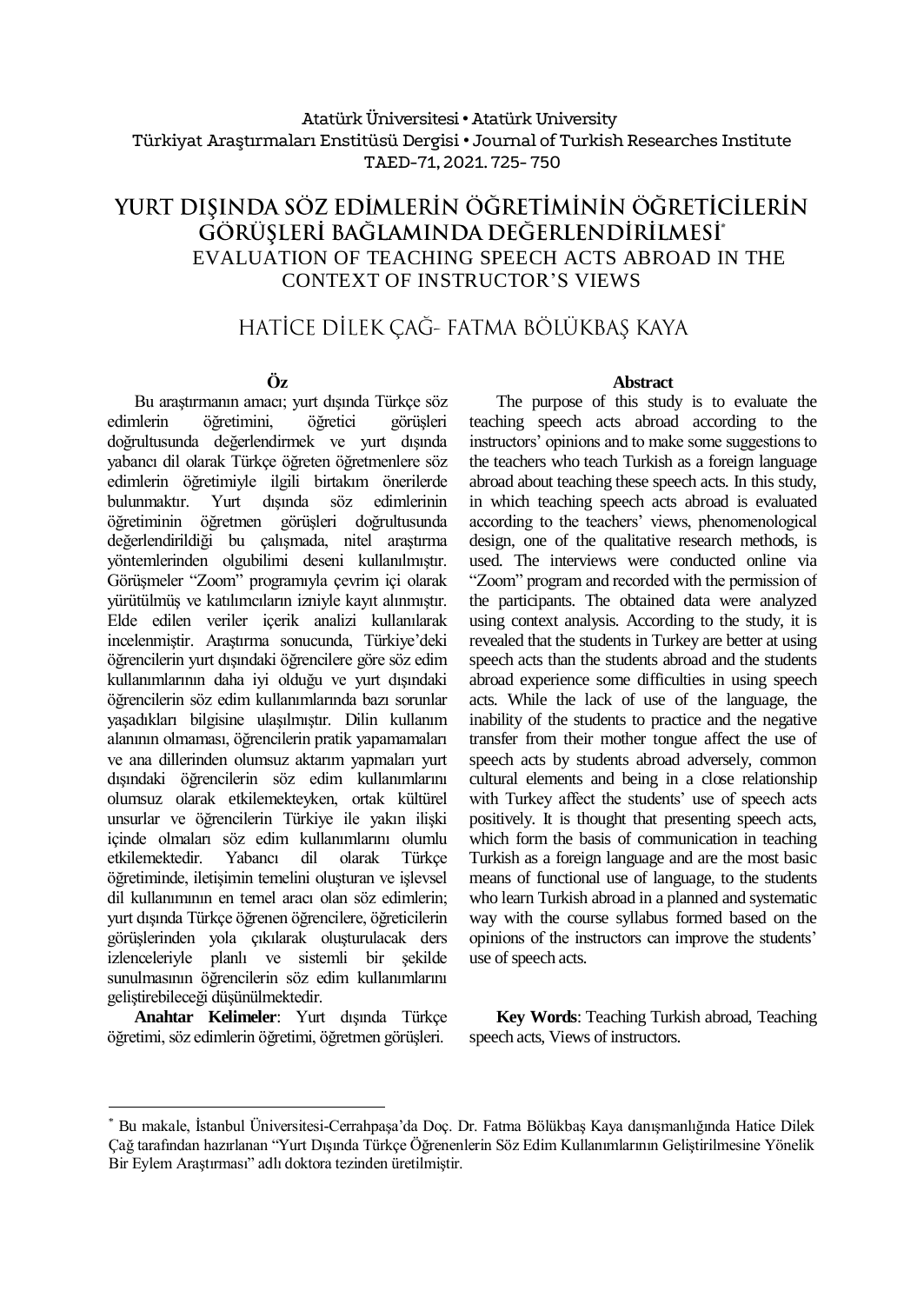#### *Structured Abstract*

*Introduction and Purpose of the Study: The teaching of Turkish as a foreign language abroad is carried out at universities, primary and secondary schools and private courses through institutions such as Yunus Emre Institute, Ministry of Education, Maarif Foundation, and is becoming widespread day by day. The fact that students who learn Turkish as a foreign language abroad are not exposed to the language outside of the classroom and that what is learned in the classroom cannot be used in daily life causes Turkish teaching to be limited to the classroom; thus, this limits the students' exposure to the real life situations and makes it difficult to teach the usage and the cultural, social aspects of the language. Especially in teaching Turkish abroad, it is highly crucial to provide the students with the competence in speech acts which is the most basic and smallest unit of the communication. The purpose of this study is to evaluate the teaching of Turkish speech acts abroad according to the opinions of the instructors and to make some suggestions to the teachers who teach Turkish as a foreign language abroad.* 

*Conceptual Framework: Speech acts can be defined as the most basic units of communication that enables the communicative and functional use of a language such as requests, suggestions, refusing, promises, apologies, greeting, complaining, asking for permission and warning. Aksan and Aksan (1991: 94) state that with speech act theory, the structure-form-centered orientations that dominate linguistics studies have not been preferred and the communicative aspect of language has become important. The main goal in foreign language teaching is to develop the communicative skills of learners and communicative competence includes the person's using the language functionally according to a specific purpose and context. When the literature is analyzed, it* is seen that the studies of teaching Turkish abroad mostly focus on teaching Turkish to Turkish *people; in this context, there are studies (Belet-BoyacıandGenç-Ersoy, 2015; ÇelikandGülcü, 2016; KarababaandKaragül, 2014) in which teachers' opinions were taken into consideration on classroom practices, textbooks and vocabulary teaching. On the other hand, Yılmaz and Tepe (2020) studied the intercultural communication perceptions of* instructors *who teach Turkish as a foreign*  language abroad. There are not many studies on the teaching speech acts in the literature. Polat *(2015) stated the instructors' views on teaching speech acts in his study conducted with the teachers who teach French as a foreign language in France and who teach Turkish as a foreign language in Turkey. Onursal-Ayırır (2016), on the other hand, gave examples of practices related to the teaching of speech acts in her study named "Pragmatics and Language Teaching".* 

*Method: In this study, the phenomenological design, one of the qualitative research methods, was used. 12* instructors *teaching Turkish abroad participated voluntarily in this research. The data of this article were collected through interview technique. The interviews were conducted online via the "Zoom" program and recorded with the permission of the participants. As a result of these interviews, the recordings lasting 6,5 hours and 35 minutes were obtained and the data were collected by transcribing these records by the researchers. The obtained data were analyzed using context analysis.*

*Findings and Discussion: As a result of the research, it was seen that the opinion that students who learn Turkish as a foreign language abroad do not use their speech acts appropriately is common among instructors. Koç (2015), in her study on those who learn Turkish as a foreign language in Bosnia and Herzegovina, stated that students at B1 and B2 levels have problems in the use of speech acts such as requests and apologies. According to the* instructors, *there are factors that affect the use of speech acts by students learning Turkish abroad, both positively and negatively. Factors such as the lack of use of the language abroad, the negative transfer of students from their mother tongue, the shortage of lesson hours, cultural differences, and not being exposed to the language negatively affect students' use of speech acts negatively. It was stated by the instructors that the use of speech acts by those who learn Turkish in Turkey is better than those who learn it abroad. While the students in Turkey learn Turkish in its own natural environment with a rich language input,*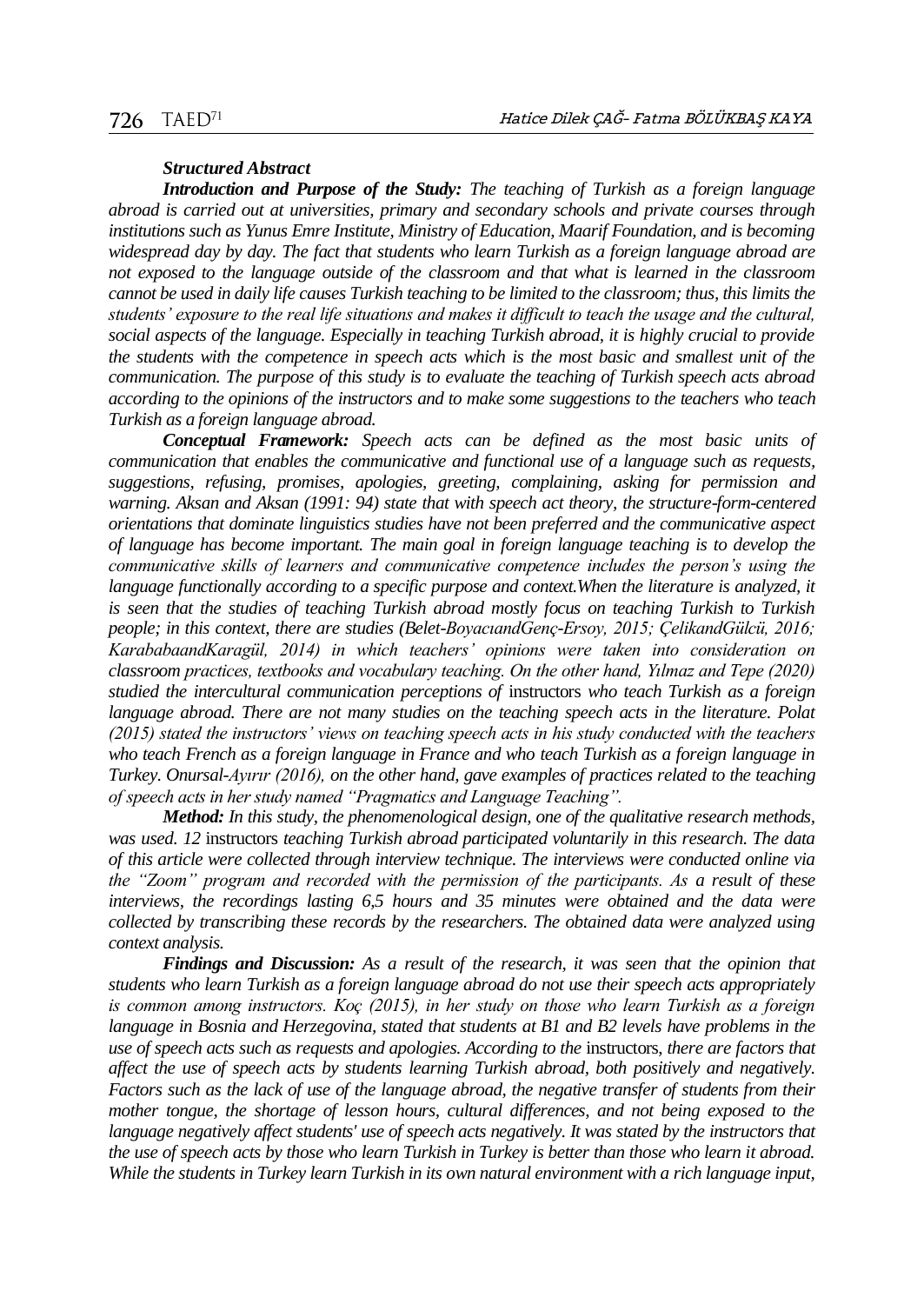*the students abroad learn Turkish in classrooms that consist of students who speak exactly the same language, in a detached way from context and culture. Knight (2007)'s statement that as the rate of students' using the target language outside of the classroom increases, their language proficiency improves, supports the results of the research.*

*According to the results of the study, it is determined that the speech acts most needed by A1- A2 level students learning Turkish abroad are asking a question, making a request, thanking, greeting, making an offer, apologizing, suggesting, congratulating, complaining, giving permission, refusing and giving information. In the Teaching Turkish as a Foreign Language Program (2020) prepared by the Maarif Foundation, the acquisitions regarding the oral interaction skills of A1-A2 level students; similar acts of speech such as greeting, thanking, asking questions, making a request and making an apology are in line with the results of the research. The necessity of teaching speech acts implicitly was expressed by most of the instructors. In the study of Polat (2015), it was observed that even though the rate of teachers who think positively about implicit teaching of speech acts is higher than those who think negatively, the majority of the participants are undecided about this issue, in this context, the research results do not coincide with Polat's study (2015). On the other hand, according to the research results; the presentation of speech acts in a dialogue / text, adapting speech act teaching according to student needs, including different language usage areas in teaching, and teaching based on practice are the factors that should be considered in teaching speech acts.Regarding the problem of whether speech acts should be taught simultaneously with grammar structures or not, most of the participants stated that it is not necessary to teach speech acts simultaneously with grammar structures. Onursal-Ayırır (2016: 162) emphasized that students should use their speech acts according to the purpose of communication, regardless of grammatical structure in contemporary language teaching approaches. According to the study of Polat (2015), most of the teachers stated that there is not always a strong relationship between students' knowledge of grammar and their use of speech acts. According to the results of the research, the teaching of speech acts should be benefited from videos, animation and dramatization techniques, contextualizing activities suitable for speech act and authentic materials. In the study of Polat (2015), it was stated by teachers that it would be effective to have students write and play dialogues in teaching speech acts. Similarly, the emphasis on dialogues in the practice examples prepared by Onursal-Ayırır (2016) regarding teaching speech acts coincides with the views of the instructors revealed in this study. According to the views of the instructors, it can be said that the needs of students are not taken into account in the teaching of speech acts in textbooks. In Polat's study (2011), in which he evaluated textbooks in different languages in terms of speech acts, although the Turkish textbook creates a general awareness on speech acts; it is indicated that speech acts are handled within the boundaries determined by grammatical structures.*

*Conclusions and Suggestions: It is revealed according to the instructors' opinions that students who learn Turkish abroad have problems in their use of speech acts due to their language learning environment and they experience difficulties in using speech acts in accordance with the appropriate context, speaking environment and the collocutor in the conversation. It can be said that presenting speech acts, which form the basis of communication in teaching Turkish as a foreign language and are the most basic means of functional use of language, to the students who learn Turkish abroad in a planned and systematic way with the course syllabus that formed based on the opinions of the instructors can improve the students' use of speech acts. In this way, it can be said that the disadvantages of students learning Turkish abroad will be reduced and their pragmatic skills will be improved.*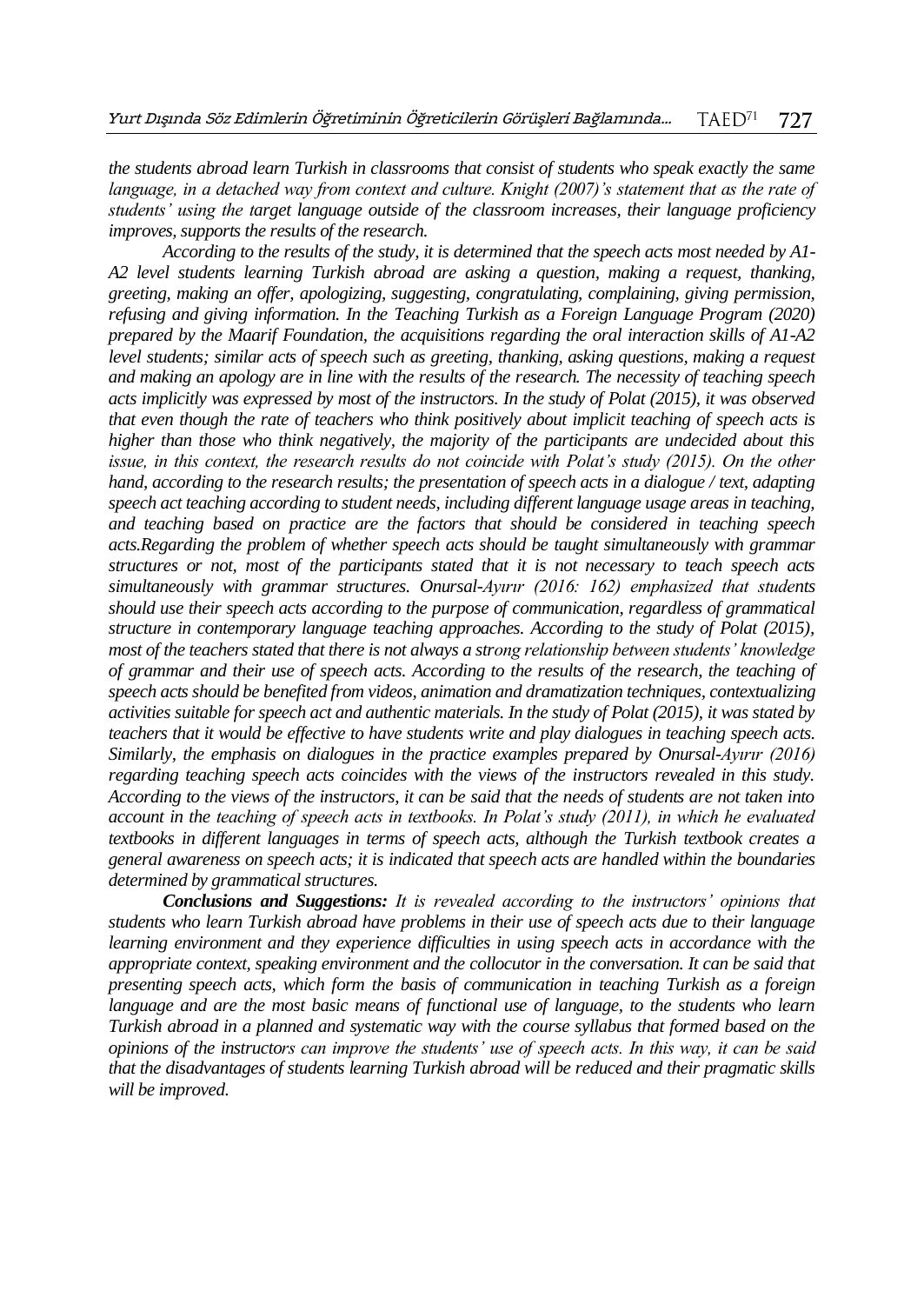#### **Giriş**

Öğrenmenin çok yönlü yapısı düşünüldüğünde, öğrenme sürecini olumlu veya olumsuz etkileyebilen birden çok faktörün varlığından söz edilebilir. Yabancı dil öğrenme sürecini; öğretmen (yetkinlik, tutum *vb.*), öğrenci (yaş, zekâ, motivasyon *vb.*), öğretim yöntem ve teknikleri, ders kitapları, öğrenme ortamı ve çevresel unsurlar gibi etkileyen birden çok faktör bulunmaktadır. Ders dışındaki öğrenme ortamlarının, dil öğrenme süreci üzerindeki etkisi çevresel faktörler ile açıklanabilir. Çevresel faktörler, öğrenmenin sınıf dışında da devam ettirilebilmesi adına dil öğretiminde önemlidir. Knight (2007), öğrencilerin ders dışında hedef dili kullanma oranı arttıkça dil yeterliliklerinin geliştiğini gözlemlemiştir. Hedef dilin konuşulduğu ülkede dil öğrenmenin; edimbilimsel yeterliliğe etkisi (Enslen, 2010; Wai-Cook, 2012), sosyo-dilbilimsel yeterliliğe etkisi (Barron, 2006; Regan, 1998) dil öğrenme stratejilerine etkisi (Morita, 2010) üzerine farklı araştırmalar mevcuttur. Aynı zamanda Mendelson (1998), Pellegrino (1998) ve Polanyi (1995) gibi araştırmacılar, öğrencilerin hedef dilin konuşulduğu ülkede dil öğrenme deneyimlerini araştırmışlardır. Çalışmalar her ne kadar farklı kavramlar üzerine yapılmışsa da ortak noktaları, hedef dilin konuşulduğu ülkede dil öğrenmenin, öğrenme sürecine ve öğrencilerin dil yeterliliğine olumlu etkilerinin olduğu yönündedir. Tüm bu olumlu etkilerine rağmen, dil öğretiminin sadece hedef dilin konuşulduğu ülke ile sınırlandırılması mümkün değildir.

Günümüzün şartlarının bir gereği olan yabancı dil öğrenme ihtiyacı ve Türkçeye duyulan ilginin artması, Türkçenin yabancı dil olarak hem yurt içinde hem de yurt dışında öğretiminin yaygınlaşmasını sağlamaktadır. Yurt dışında Türkçenin yabancı dil olarak öğretimi; Yunus Emre Enstitüsü, Millî Eğitim Bakanlığı, Maarif Vakfı gibi kurumlar aracılığıyla üniversiteler, ilk ve orta dereceli okullar ile özel kurslarda sürdürülmekte ve her geçen gün yaygınlaşmaktadır. Türk kültürünün, Türkçenin ve Türkiye'nin tanıtılması adına önemli olan bu faaliyetler için okutman gönderimi, ikili anlaşmaların sağlanması, kitap temini, sınıf donanımı gibi bürokratik ve mali sıkıntıların yanında, Türkçenin öğretilmesinde de çeşitli zorluklar ve problemlerle karşılaşılmaktadır. Yurt dışında Türkçenin farklı kurumların çatısı altında öğretilme zorunluluğunun bir gereği olarak, Türkçe öğretiminin standartlaştırılamadığı görülmektedir. Ders saatlerinin azlığı sebebiyle öğrencilere kazandırılması istenen yeterliliklerin daha uzun zamana yayılması karşılaşılan bir diğer problemdir. Öğrencilerin ders dışında dile maruz kalmamaları ve sınıfta öğrenilenlerin günlük hayatta kullanılamaması, Türkçe öğretiminin sadece sınıf ile sınırlı kalmasına sebebiyet vermekte; bu da öğrencilerin gerçek yaşam durumlarıyla karşılaşmalarını sınırlandırmakta ve dilin kültürel, toplumsal ve kullanım boyutlarının öğretilmesini güçleştirmektedir. Öğrencilerin Türk kültürünü yeteri kadar tanıyamamaları, Türk toplumunun nezaket kurallarına hâkim olamamaları sebebiyle öğrendikleri dilsel yapılardan bağlama uygun olanı seçmekte sıkıntı yaşadıkları görülmektedir. Yumun (2008: 7), hedef dilin konuşulmadığı ülkelerde, öğrencilerin sınıflarda genellikle mükemmel bir biçimde gramer ve sözlük bilgisini kazandığını ancak hedef dilde iletişim kurarken aynı başarıyı gösteremediklerini belirtmektedir. Yabancı dil öğretimi sadece dil bilgisi kurallarının ve dilin söz varlığının öğretilmesiyle sınırlı olmamalı, Avrupa Ortak Başvuru Metni'nde (2018) de belirtildiği gibi dil öğrenenlerin dilsel, sosyo-dilbilimsel ve edimbilimsel yeterliliklerinin gelişimi bir bütün olarak ele alınmalıdır.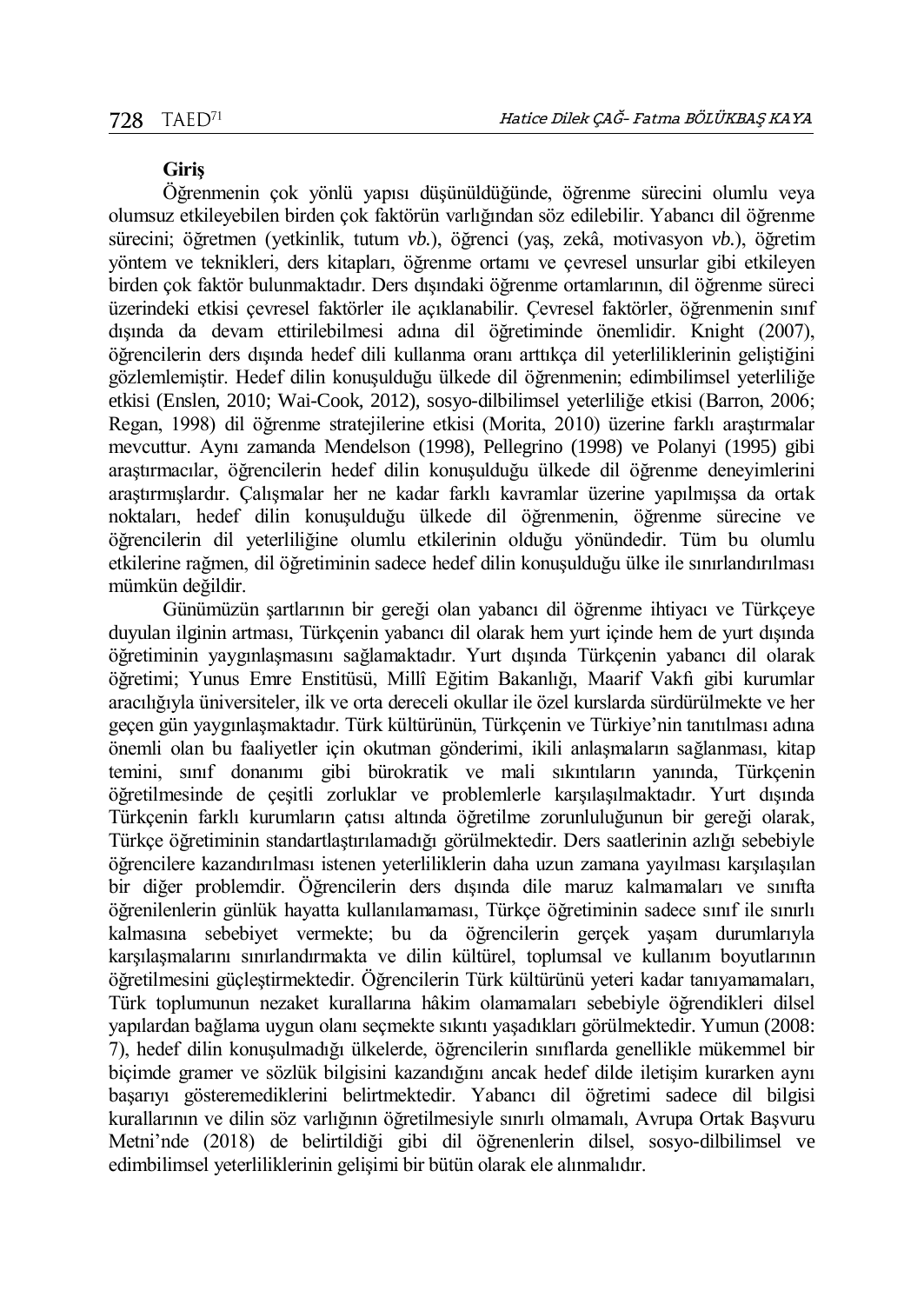Türkçenin özellikle yurt dışında öğretiminde, iletişimin en temel ve en küçük birimi olan söz edimsel yeterliliklerin öğrencilere kazandırılması büyük önem arz etmektedir. Çünkü Türkçeyi Türkiye'de öğrenenler, ana dili konuşucularının dil kullanımlarını görme imkânına sahipken; yurt dışında öğrenenler için böyle bir olanak bulunmamaktadır. Dolayısıyla söz edimlerin öğretimi sınıf ortamında sistemli bir biçimde gerçekleştirilmelidir. Söz edimi kuramının sunduğu teorik bilgilerin uygulamaya aktarılmasının ve söz edimlerine Türkçenin yabancı dil öğretiminde daha çok yer verilmesinin pratik yararlar sağlayacağı söylenebilir.

## **Edimbilimi ve Söz Edimleri**

Dili, kullanıcı açısından ele alan dal; dil-bağlam ilişkisini inceleyen bir alan (İmer, Kocaman ve Özsoy, 2011: 110) olarak tanımlanan edimbilimin ortaya çıkmasında felsefi, bilişsel-edimbilimsel ve toplumsal bakış açısı olmak üzere üç temel bakış açısı yer almaktadır (Kansu- Yetkiner, 2009: 4). Farklı disiplinlerden ve bakış açılarından etkilenen edimbilimi, Morris (1938) ile dilbilime dâhil olmuştur. Morris (1938: 6), göstergebilimi; sözdizimi, anlambilimi ve edimbilimi olmak üzere üçe ayırmıştır. Göstergelerin birbirleriyle olan ilişkisi sözdizimi (Morris1938: 13), göstergeler ve nesneler arasındaki ilişki anlambilimi (Morris 1938: 21), göstergeler ile kullanıcılar arasındaki ilişki ise (Morris 1938: 29) edimbilimi boyutunu oluşturmaktadır.

J. L. Austin'in tarafından geliştirilen söz edimi kuramı, dilin farklı kullanım biçimleri ve işlevlerini öne çıkarması açısından kapsamlı bir dil kuramı olma özelliğine sahiptir (Çelebi, 2014: 71). Austin (2017), kuramını oluştururken öncelikle kendinden önceki felsefecilerin dili dünyayı betimleyen bir yapı olarak gören anlayışlarına karşı çıkarak dilde edimseller ve saptayıcılar (betimleyiciler) olduğunu açıklar. Fakat daha sonraları bu ayrımın doğru olmadığı kanaatine vararak dildeki tüm ifadeleri edimseller olarak kabul eder ve bir şey söyleminin bir şey yapmak olduğu fikrini benimser. Böylece söz edim veya söz eylem kavramı ortaya çıkar. Söz edimler rica, öneri, reddetme, söz verme, özür, selamlaşma, şikâyet etme, izin isteme, uyarıda bulunma gibi dilin iletişimsel ve işlevsel boyutta kullanımını sağlayan iletişimin en temel birimi olarak tanımlanabilir. Aksan ve Aksan (1991: 94), söz edimi kuramı ile birlikte dilbilimi çalışmalarına hâkim olan yapı-biçim merkezli yönelimlerden uzaklaşıldığını ve dilin iletişimsel boyutunun önemli hâle geldiğini belirtirler. Yabancı dil öğretiminde de temel hedef, öğrenenlerin iletişimsel yetilerinin geliştirilmesidir ve iletişimsel yeti, bireyin belirli bir amaca ve bağlama göre dili işlevsel olarak kullanmasını içermektedir. Edimbilimi, diğer adıyla kullanımbilimi, yabancı dil öğretiminde dil öğrenenlerin bağlama dayalı işlevsel dil kullanımları ile ilgilenerek iletişimsel yetilerinin geliştirilmesini destekler.

Bir söz söyleyerek düz söz, edim söz ve etki söz olmak üzere üç farklı eylem gerçekleştirilebileceğini açıklayarak söz edimlerini üç bileşene ayıran Austin (2017:162); edim sözleri de hüküm-belirticiler, erk-belirticiler, sorumluluk-yükleyiciler, davranışbelirticiler ve serimleyiciler olmak üzere sınıflandırır. Austin'in öğrencisi olan Searle (2011:34-44), Austin'in öne sürdüğü kimi fikirleri eleştirerek söz edimi kuramını genişletir ve o da edim sözleri; kesinleyiciler, yönelticiler, sorumluluk-yükleyiciler, açıklayıcılar ("Expressive" teriminin karşılığı olarak "açıklayıcılar" yerine "dışavurucular" da kullanılmaktadır.) ve beyanlar olarak sınıflandırır. Searle (2011:57), bu sınıflandırmaların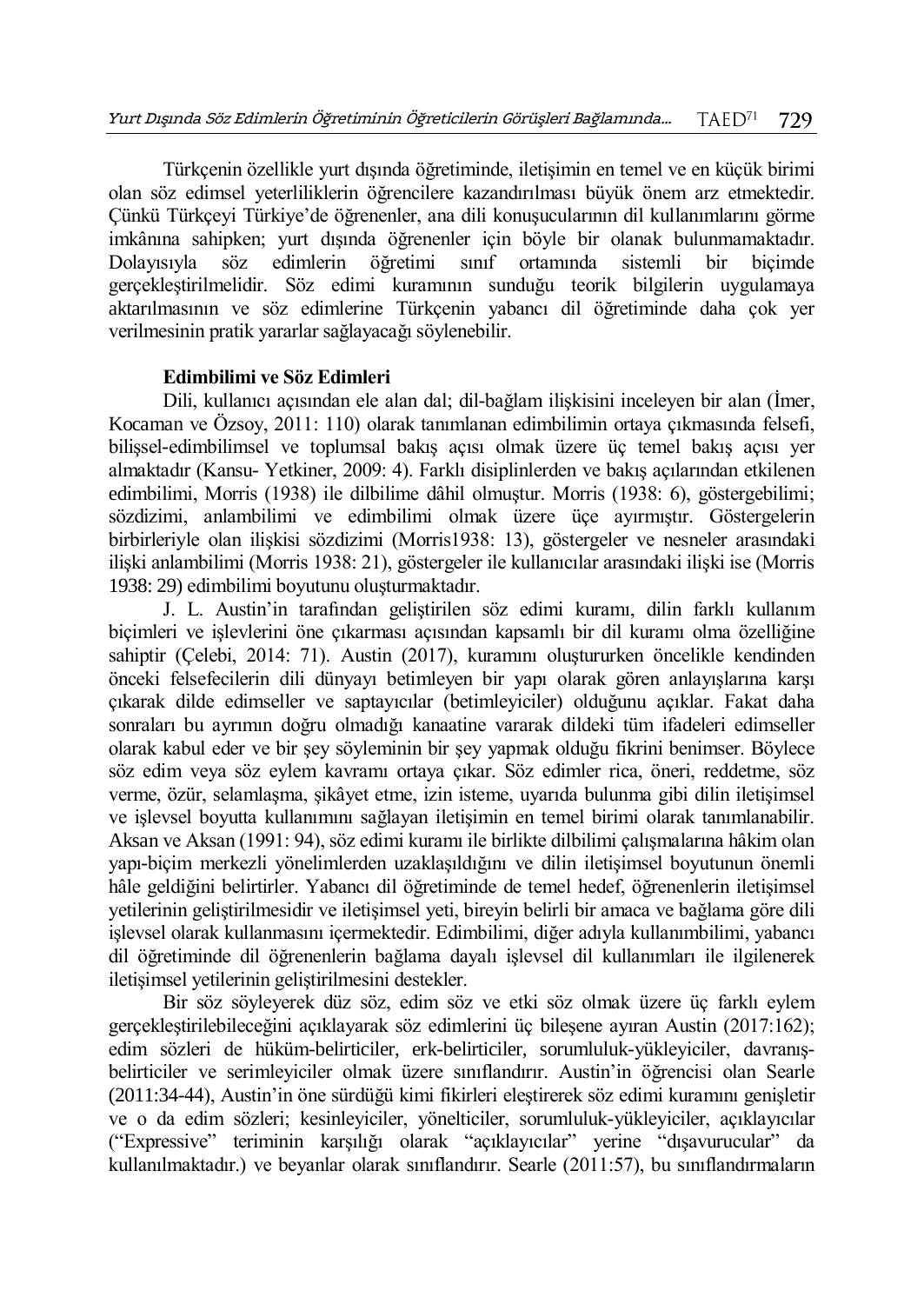dilin sonsuz sayıda kullanımının olmadığına ve dille yaptığımız temel şeylerin sınırlı olduğuna işaret ettiğini belirtmektedir.

Edimbilimin ortaya çıkması ve gelişmesi, yabancı dil öğretim yaklaşımlarını ve yöntemlerini etkilemiş, dil öğretimini dil bilgisi kurallarıyla sınırlayan indirgemeci anlayış, yerini dilin toplumsal normlarla beraber işlevsel olarak kullanımını da kapsayan çok yönlü bir bakış açısına bırakmıştır. Bu yeni bakış açısı yabancı dil öğretimine iletişimsel yaklaşım ile dâhil olmuştur.1960'lardan beri yabancı dil öğretiminde etkili olan iletişimsel yaklaşım ve Hymes'ın (1972) iletişimsel yeti kavramı yabancı dil öğretiminde köklü değişikler yapılmasını sağlamıştır. İletişimsel yeti ile ilgili Canale ve Swain (1980), Canale (1983), Bachman ve Palmer (1996), Celce-Murcia (2008) gibi araştırmacılar farklı modeller öne sürerek iletişimsel yetinin bileşenlerini tanımlamışlardır. Benzer şekilde, Avrupa Ortak Başvuru Metni'nde (2018) de bir dili yabancı dil olarak öğrenenlere iletişimsel yetinin kazandırılması önerilmiş ve bu yetinin dilsel, sosyo-dilbilimsel ve edimbilimsel olmak üzere üç bileşenin var olduğu belirtilmiştir. Bu durum da dil öğrenenlerin dilsel ve sosyo-dilbilimsel bilgilerini doğru yerde ve doğru zamanda kullanmaları, kendilerini uygun bir biçimde ifade etmeleri ve dilde söylenmeyen anlamı keşfedebilmeleri için edim bilimsel yetilerinin de diğer yetilere paralel geliştirilmesi gerekliliğini ortaya koymaktadır.

Jung (2002), dil öğrenenlerin edim bilimsel yeterliliğe sahip olmaları için şu becerilere sahip olmaları gerektiğini belirtir: a. Söz edimlerini kullanma becerisi, b. Mecazi anlamı aktarabilme ve yorumlayabilme becerisi, c. Kibarlık işlevlerini kullanma becerisi, ç. Söylemi işlevsel kullanma becerisi, d. Kültürel bilgiyi kullanabilme becerisi. Görüldüğü üzere, edim bilimsel yeti, dil öğrenenlere kazandırılması gereken birden çok farklı beceriyi içermektedir ve sadece söz edimleriyle sınırlı değildir. Fakat Bardovi-Harlig (2001:13)'in de belirttiği gibi hem kültürlerarası hem ara dil edim bilimi araştırmalarında karşılaştırmayı kolaylaştıran ortak bir çerçeve sunduğu için birçok araştırmada söz edimler üzerine odaklanılmıştır.

Söz edimi kullanımının bağlam merkezli şekillenmesi, edim bilimi araştırmalarının söz edimleri üzerine yoğunlaşmasını sağlamıştır. Söz edimleri, dilin bağlama dayalı işlevsel kullanımını içerdiğinden söz edimleri ve bağlamı birbirinden ayrı düşünmek mümkün değildir. Bağlam, söz edim kullanımlarını belirleyen en temel unsurdur.

Söz edimlerin, dil kullanıcıları tarafından alımlanmasında ve üretilmesinde bağlam çok etkilidir. Austin (2017:100-102)'e göre kip, ses tonu, ritim, vurgu, zarflar, bağlantı sözcükleri, sözcelemlere eşlik eden jestler ve sözün sözcelenme koşulları; konuşma dilinde söz edimlerinin nasıl anlaşılacağını belirleyen unsurlar olarak karşımıza çıkar. Aynı cümle farklı bağlamlarda farklı bir söz edimi olarak işlev görebilir. Örneğin, Televizyonun sesini kıssan iyi olur. cümlesi duruma göre bir tehdit, bir uyarı, bir rica veya bir emir olarak kullanılabilir veya dinleyen tarafından bu söz edimlerinden herhangi biri olarak algılanabilir. Bu durumda, söz edimlerini belirleyen ve söz edimlerin öğretiminde sınıf ortamında ele alınabilecek 4 temel bağlamdan bahsedilebilir: a. Kültürel bağlam b. Durumsal bağlam c. Dil kullanım alanları ç. İlişkisel bağlam.

*Kültürel Bağlam*: Söz edimleri kuramında, Austin ve Searle sınıflandırmalarını her ne kadar İngiliz dili üzerinden oluşturmuşlarsa da aslında tüm söz edimlerinin hem evrensel hem de yerel bir boyutu vardır. Söz edimlerinin evrensel boyutunu, "Bir şey söylemek, bir şey yapmaktır." (Austin, 2017) anlayışıyla dilde yer edinmiş söz edimlerinin varlığı ve bunların ortak unsurları oluştururken; yerel boyutunu, o kültüre özgü davranış kalıplarının dilde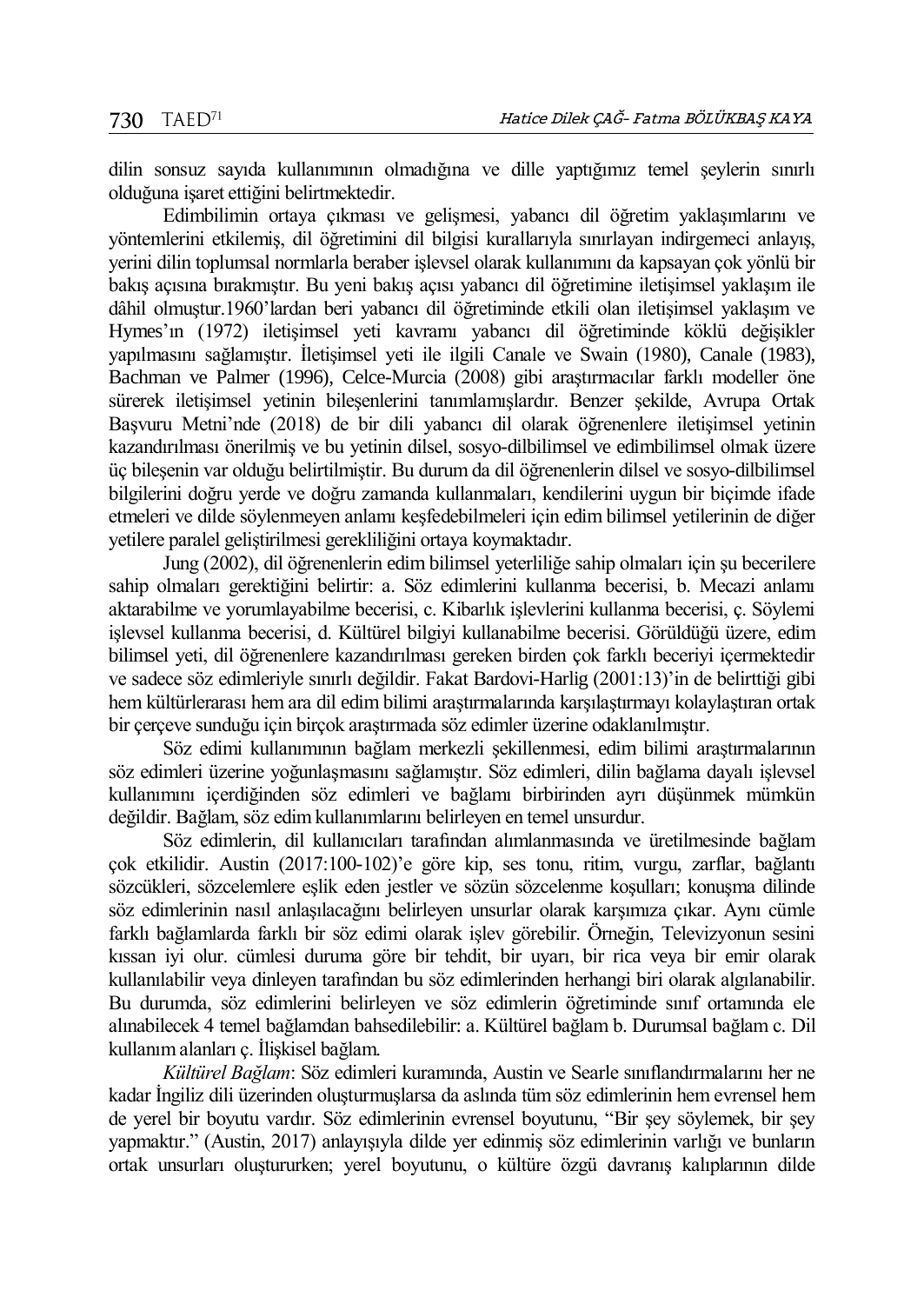yarattığı etki oluşturmaktadır. Her toplumun kültürel normları, nezaket kurallarını belirlemekte bu da iletişim esnasında dili kullananlar tarafından bağlama uygun biçimde dilsel yapıları seçme zorunluluğu oluşturmaktadır. Dolayısıyla söz edimlerin, kültüre ve kültürün oluşturduğu nezaket kurallarına göre şekilleneceği söylenebilir.

*Durumsal Bağlam*: Söz edimlerin bağlamsal boyutunu oluşturan bir diğer unsur durumsal bağlamdır. Söz edimin kendi doğası gereği oluşan koşullardan, söz ediminin üretimi veya anlaşılması etkilenecektir. Örneğin, reddetme söz ediminde ağırlıklı olarak dinleyenin itibarını zedelemeden cevap verme eğilimi, rica söz ediminde dinleyenin itibarını yükseltme eğilimi tamamen söz edimin kendi doğasıyla ilişkilidir. Söz edimlerinde durumsal bağlam konusunda dikkate alınması gereken diğer hususlar, her söz ediminde değişebilir. Örneğin; acelesi olan kişiler veya gün içerisinde tekrar karşılaşılan kişiler selamlaştıklarında farklı biçimlerde selamlaşacaklardır. Benzer şekilde, özür söz ediminin doğası gereği özür dilemeyi gerektirecek durumun ciddiyeti, özür söz edimini belirleyen bir unsur olarak karşımıza çıkmaktadır. Örneğin, bir kişinin arkadaşına ders notlarını vermeyi unutması ile ödünç alınan arabayla kaza yapması, farklı biçimlerde özür dilemeyi gerektirecektir.

*Dilsel Bağlam*: Avrupa Ortak Çerçeve Metninde (2018), dil öğrenenler sosyal aktörler olarak görülmekte ve dil öğrenenlerin sosyal bireyler olarak dili gündelik yaşam içerisinde farklı bağlamlar içerisinde kullanmaya gereksinim duyacakları varsayılmaktadır. Bu sebeple söz edimlerin kullanımı da diğer dil kullanımlarında olduğu gibi eğitsel, kişisel, meslekî ve kamusal alanlarda farklılaşacaktır.

*İlişkisel Bağlam*: Söz edimlerin bağlamsal boyutunu oluşturan bir diğer unsur, iletişimin muhatapları arasındaki ilişkinin yakınlık derecesi ve statü unsurlarıdır. Sosyal konum, dinleyen ve konuşan arasındaki sosyal mesafeyi gösterir. Kılınç (2019: 24), sosyal konum kavramını "iletişim hâlindeki iki kişi arasındaki sosyal yakınlık/uzaklık" olarak tanımlamıştır. Sosyal güç ise dinleyen ve konuşan arasındaki ast-üst ilişkisini açıklayan bir kavramdır. Karasu (2015: 108)'ya göre güç değişkeni, "konuşmacılardan birinin diğerine göre birtakım parametreler açısından daha üst konumda olduğunu ifade etmek için kullanılmaktadır." Sosyal konum ve sosyal güç değişkenleri de söz edimlerin bağlamsal boyutunu oluşturan önemli unsurlardır. Örneğin, kişinin yakın bir arkadaşından kalem istemesiyle postanede hiç tanımadığı birinden kalem istemesi, rica söz ediminin farklılaşmasını sağlar. Yine aynı şekilde, kişinin bir hocası ile selamlaşmasıyla annesiyle selamlaşması esnasında kullandığı selamlaşma stratejileri değişkenlik göstermektedir.

Yukarıdaki açıklamalardan da anlaşılacağı üzere, söz edimlerin sosyal konum, sosyal güç, kültürel, durumsal, dilsel ve ilişkisel bağlam gibi çeşitli boyutları bulunmaktadır. Bu nedenle Türkçeyi yabancı dil olarak öğrenen öğrencilerin duruma, bağlama ve muhatap olunan kişiye uygun söz edimi seçmeleri için derslerde bunun öğretiminin gerçekleşmesi gerekmektedir. Özellikle Türkçeyi yurt dışında öğrenen öğrenciler, ders dışındaki zamanlarında dile maruz kalmadıkları ve dili günlük hayatta kullanım olanağı bulamadıkları için, derslerin kullanıma dönük dilsel yapıların öğretimini destekleyecek biçimde düzenlenmesi önem taşımaktadır. Bu bağlamda, öğrencilerin söz edimsel yeterliliklerin geliştirilmesi, edimbilimsel ve toplum-dilbilimsel yetilerinin gelişmesine olumlu katkı sağlayacaktır.

Alanyazın incelendiğinde, yurt dışında Türkçe öğretimi çalışmalarının ağırlıklı olarak Türklere Türkçe öğretimi üzerine yoğunlaştığı; bu bağlamda sınıf içi uygulamalara, ders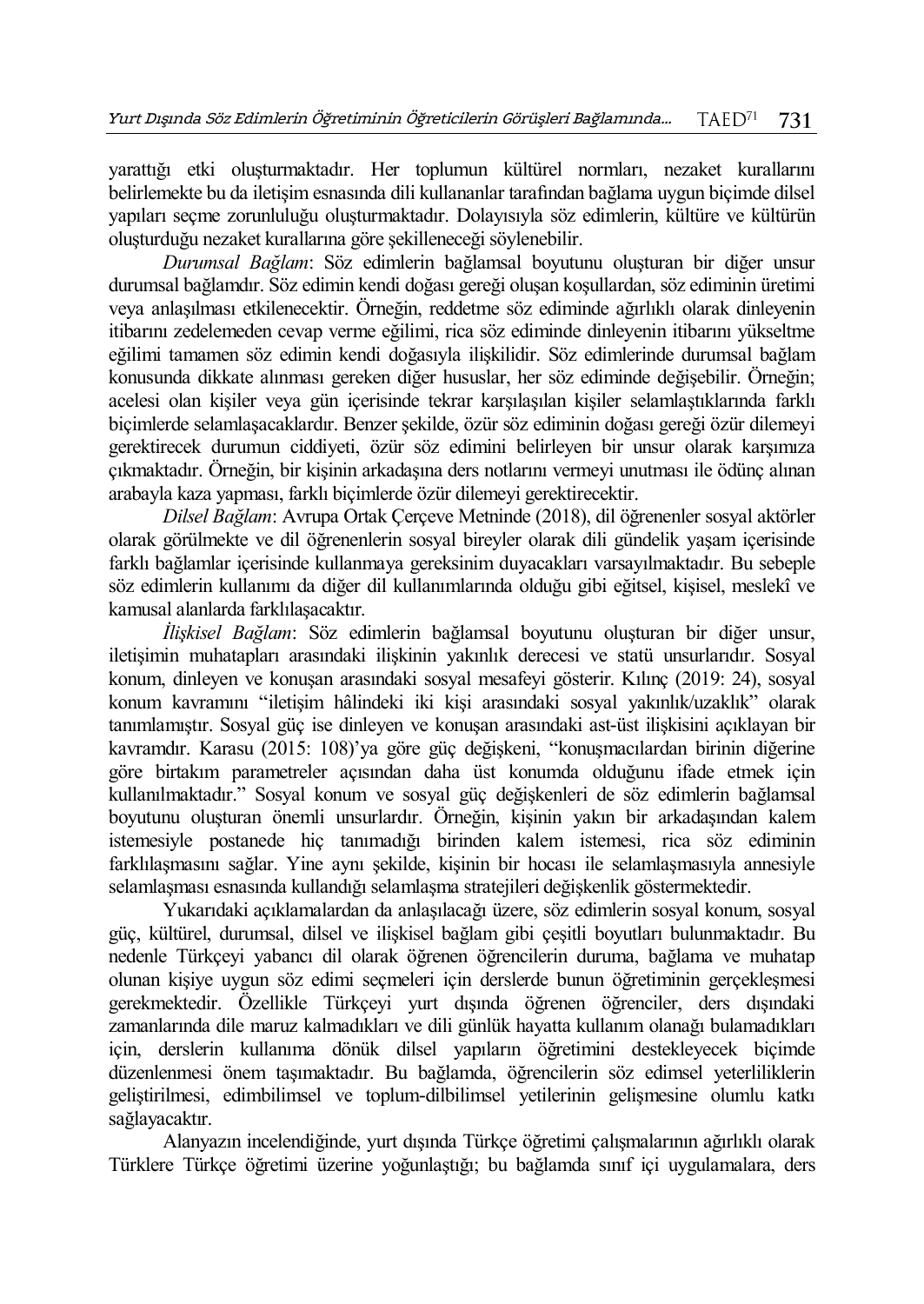kitaplarına sözcük öğretimine ilişkin öğretmenlerin görüşlerinin alındığı çalışmalara (Belet-Boyacı ve Genç-Ersoy, 2015; Çelik ve Gülcü, 2016; Karababa ve Karagül, 2014) rastlanmıştır. Yılmaz ve Tepe (2020) ise yurt dışında yabancı dil olarak Türkçe öğreten okutmanların kültürlerarası iletişim algılarını incelemişlerdir. Yurt dışında Türkçe söz edimlerin öğretimi üzerine alanyazında çok fazla çalışmaya rastlanmamıştır. Polat (2015), Fransa'da yabancı dil olarak Fransızca öğreten ve Türkiye'de yabancı dil olarak Türkçe öğreten öğretmenler ile yürüttüğü çalışmasında söz edimlerin öğretimi üzerine uygulayıcıların görüşlerini belirlemiştir. Onursal-Ayırır (2016) ise çalışmasında söz edimlerin öğretimine ilişkin uygulama örneklerine yer vermiştir.

Bu araştırmanın amacı, yurt dışında Türkçe söz edimlerin öğretimini, öğreticilerin görüşleri doğrultusunda değerlendirmek ve yurt dışında yabancı dil olarak Türkçe öğreten öğretmenlere söz edimlerin öğretimiyle ilgili birtakım önerilerde bulunmaktır. Bu amaç doğrultusunda araştırmada aşağıdaki alt problemlere cevap aranmıştır:

1. Yurt dışında yabancı dil olarak Türkçe öğrenenlerin söz edim kullanımları nasıldır?

2. Yurt dışında yabancı dil olarak Türkçe öğrenenlerin söz edim kullanımlarını etkileyen unsurlar nelerdir?

3. Yurt dışında yabancı dil olarak Türkçe öğrenenlerle Türkiye'de yabancı dil olarak Türkçe öğrenenlerin söz edim kullanımları arasında fark bulunmakta mıdır?

4. Yurt dışında yabancı dil olarak Türkçe öğrenen A1-A2 seviyesindeki öğrencilerinin öğrenmeye en çok ihtiyaç duydukları söz edimleri hangileridir?

5. Yurt dışında yabancı dil olarak Türkçe öğrenenlere söz edimleri nasıl öğretilmelidir?

6. Söz edimlerin öğretiminde eğitim ortamı nasıl düzenlenmelidir?

7. Yurt dışında yabancı dil olarak Türkçe öğreten öğreticiler, ders kitaplarındaki söz edimlerin öğretimini nasıl değerlendirmektedirler?

## **Yöntem**

## **Araştırmanın Modeli**

Yurt dışında yabancı dil olarak Türkçe öğreten öğreticilerin görüşleri doğrultusunda, yurt dışında Türkçe söz edimlerin öğretiminin nasıl gerçekleştiğini incelemeyi amaçlayan bu araştırmada, nitel araştırma yöntemlerinden olgubilimi (fenomenoloji) deseni kullanılmıştır. Katılımcılar tarafından tanımlanan bir olgu hakkında araştırmacının insan deneyimlerini açığa çıkarmak için uyguladığı (Creswell, 2007) olgubilimi çalışmalarının amacı, genellikle bir olguya ilişkin bireysel algıların ortaya çıkarılması ve yorumlanmasıdır (Yıldırım ve Şimşek, 2008). Bu sebeple yurt dışında söz edimlerinin öğretiminin öğretmen görüşleri doğrultusunda değerlendirildiği bu çalışmada olgubilimi deseni tercih edilmiştir.

# **Çalışma Grubu**

Bu araştırmaya Millî Eğitim Bakanlığı ve Yunus Emre Enstitüsü vasıtasıyla yurt dışında yüksek öğretim kademesinde yabancı dil olarak Türkçe öğreten 12 öğretici gönüllü olarak katılmıştır. Katılımcıların ikisi hariç hepsi Türkiye'de yabancı dil olarak Türkçe öğretimi deneyimine sahiptir. Araştırmaya katılan öğreticilerle ilgili bilgiler Tablo 1'de yer almaktadır: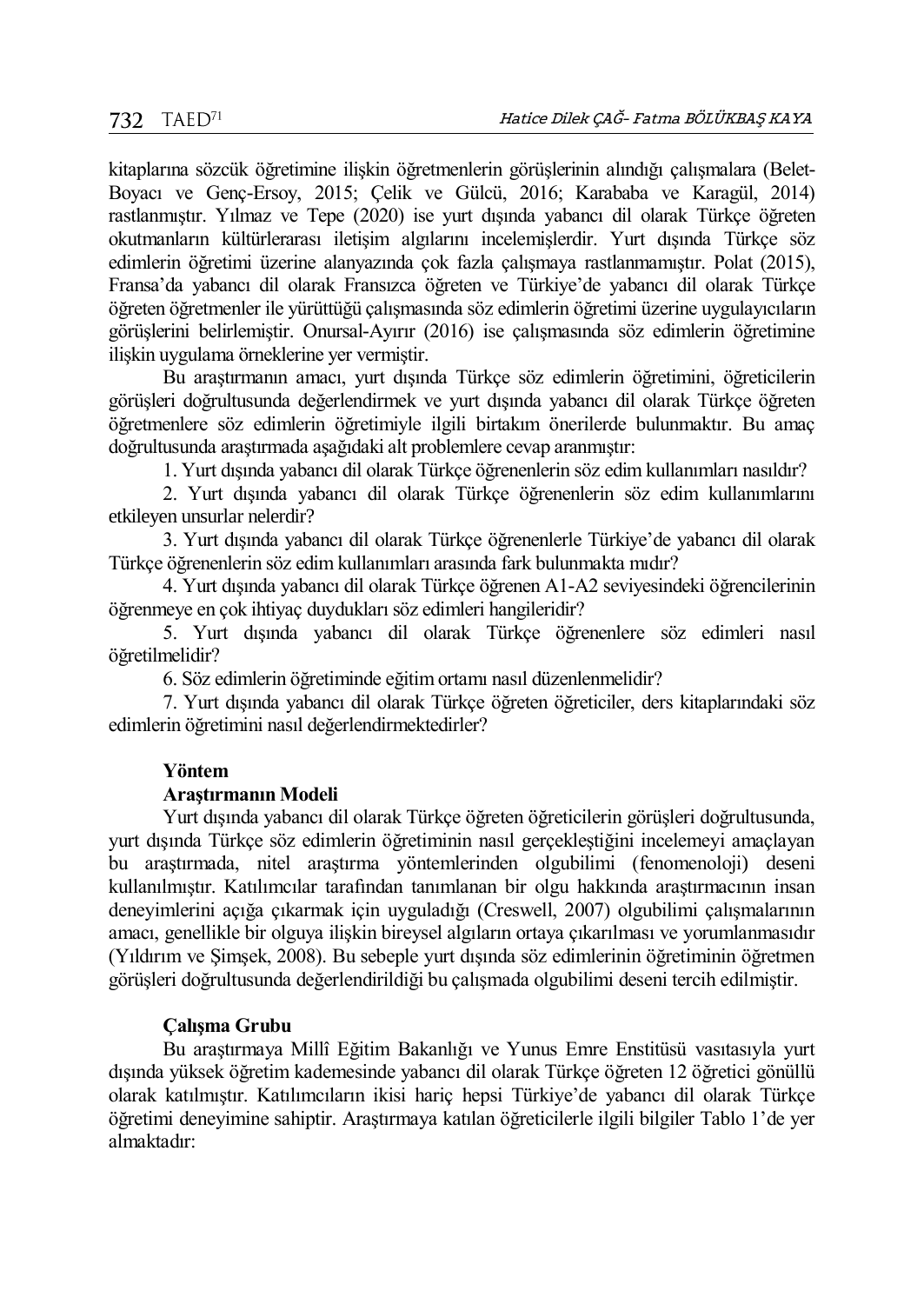| <b>Cinsiyet</b>                    | N              |
|------------------------------------|----------------|
| Kadın                              | 6              |
| Erkek                              | 6              |
| Eğitim Düzeyi                      |                |
| Yüksek Lisans                      | 5              |
| Doktora                            | 7              |
| Kidem Yili                         |                |
| $6-10$ yil                         | 3              |
| $11-20$ yil                        | 7              |
| 21 yıl ve üzeri                    | $\overline{c}$ |
| En Son Mezun Olduğu Bölüm/Program  |                |
| Türk Dili ve Edebiyatı             | 5              |
| Türkçe Eğitimi                     | $\overline{3}$ |
| Yabancı Dil Olarak Türkçe Öğretimi | $\overline{c}$ |
| Dil Bilimi                         | $\overline{c}$ |
| Yurt Dışında Görev Süresi          |                |
| 1 yıldan az                        | 1              |
| $1-3$ y <sub>1</sub>               | 7              |
| $4-6$ yıl                          | 4              |
| <b>Toplam</b>                      | 12             |

*Tablo 1: Katılımcılara İlişkin Bilgiler*

Tablo 1'de de görüldüğü gibi araştırmaya altısı kadın, altısı erkek olmak üzere toplam 12 öğretici katılmıştır ve katılımcıların büyük bir bölümü (N=7) doktora derecesine sahiptir. Katılımcıların üçünün 6 ila 10 yıl arası, yedisinin 11 ila 20 yıl arası, ikisinin ise 21 yıl ve üzeri meslekî deneyime sahip oldukları görülmektedir. Görüşmeye katılanların çoğunluğu (N=5) Türk Dili ve Edebiyatı mezunudur. Diğer katılımcılar ise Türkçe Eğitimi (N=3), Dilbilimi (N=2) ve Yabancılara Türkçe Öğretimi (N=2) bölümlerinden/ programlarından mezundur. Katılımcıların yurt dışında görev süreleri incelendiğinde, bir yıldan az görev süresi olan sadece bir öğreticinin olduğu görülmektedir. Katılımcıların büyük bir bölümü (N=7) 1-3 yıl arasında değişen sürelerde, yurt dışında yabancı dil olarak Türkçe öğretmişlerdir. Katılımcıların dördünün ise yurt dışı görev süresi 4 yıl ve üzeridir.

Katılımcıların görev yaptıkları ülkelere göre dağılımları Tablo 2'de yer almaktadır:

| Tablo 2: Katılımcıların Görev Yaptıkları Ülkeler |  |  |  |
|--------------------------------------------------|--|--|--|
|--------------------------------------------------|--|--|--|

| Görev Yapılan Ülke/Ülkeler | N              |
|----------------------------|----------------|
| Ukrayna                    | $\overline{c}$ |
| Japonya                    |                |
| Estonya                    |                |
| İrlanda                    |                |
| <b>Belarus</b>             |                |
| Sırbistan                  |                |
| <b>Bosna Hersek</b>        |                |
| Kosova                     |                |
| Slovakya                   |                |
| İran                       |                |
| Kazakistan                 |                |
| <b>Toplam</b>              | 12             |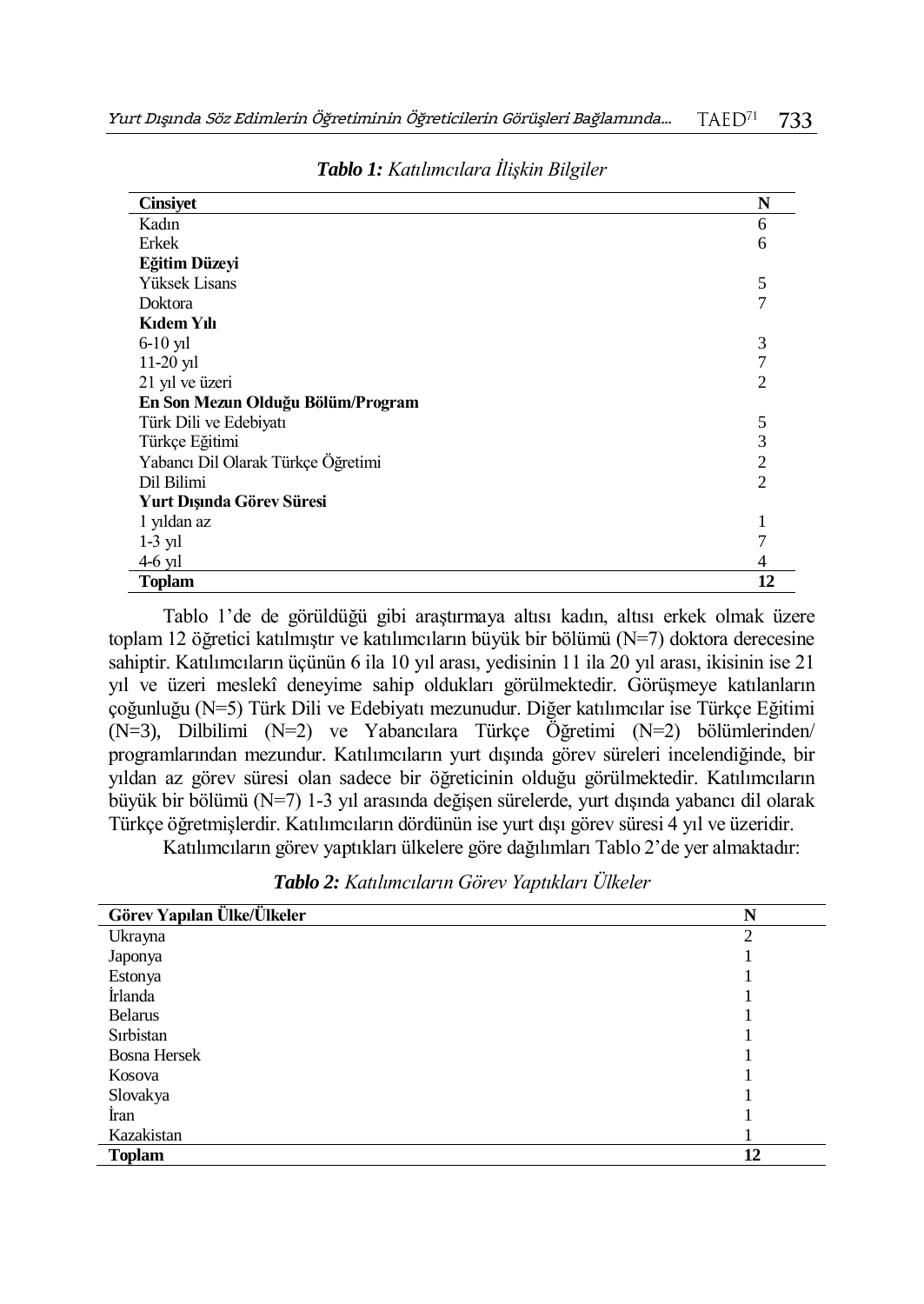Tablo 2'de de görüldüğü gibi, makaledeki sonuçların temsil gücünü arttırmak amacıyla, araştırmaya katılan öğreticilerin mümkün olduğunca farklı ülkelerden seçilmesine özen gösterilmiştir.

#### **Veri Toplama Aracı**

Nitel araştırma yöntemlerinden olgubilimi deseninde düzenlenen bu makalenin verileri, görüşme tekniği ile toplanmıştır. Nitel araştırmalarda yaygın olarak kullanılan görüşme, bir konu hakkında derinlemesine bilgiler elde edilmesine imkân tanıyan, araştırma sürecinin her basamağında kullanılabilen esnek bir araştırma aracıdır (Büyüköztürk, Kılıç-Çakmak, Akgün, Karadeniz ve Demirel, 2019).

Araştırmanın verileri, yarı yapılandırılmış görüşme formu ile toplanmıştır. Formu geliştirmek için, alanyazın taraması yapıldıktan sonra 13 maddeden oluşan bir soru havuzu oluşturulmuştur. Hazırlanan 13 görüşme sorusu, alanında uzman olan üç öğretim üyesine gönderilmiş ve uzmanların görüşleri doğrultusunda sorular düzenlenmiştir. Uzman görüşleriyle düzenlenen görüşme soruları yazılı olarak 17 farklı öğreticiye gönderilerek pilot uygulama yapılmıştır. Pilot çalışma sonucunda, 1 sorunun öğreticiler tarafından anlaşılmaması üzerine soru sayısı 12'ye düşürülmüştür. Yüz yüze yapılacak görüşmelerde 12 sorunun fazla olabileceği düşüncesinden hareketle, aynı konuyu sorgulayan sorular birleştirilerek soru sayısı 8'e düşürülmüştür. Görüşme sorularının düzenlenmiş son hâli yeniden uzman görüşüne sunulmuştur. Üç alan uzmanınca tekrar değerlendirilen sorular, uzman görüşleri doğrultusunda, doğrudan söz edimlerle ilgili olmadığı düşünülen bir soru çıkarılarak 7'ye düşürülmüş ve böylece yarı yapılandırılmış görüşme formuna son şekli verilmiştir.

Yarı yapılandırılmış görüşme formunda yer alan sorular Tablo 3'te yer almaktadır:

*Tablo 3: Yarı Yapılandırılmış Görüşme Formunda Yer Alan Sorular*

- 1. Öğrencilerinizin söz edim kullanımlarını nasıl değerlendiriyorsunuz?
- 2. Daha önce Türkiye'de yabancı dil olarak Türkçe öğrettiniz mi?
- Eğer öğrettiyseniz, Türkiye'de Türkçe öğrenen yabancı öğrenciler ile yurt dışında Türkçe öğrenen yabancı öğrencilerin söz edim kullanımları arasında ne gibi farklar görüyorsunuz?

3. Yurt dışında Türkçe öğrenen yabancı öğrencilerin, A1-A2 seviyelerinde en çok ihtiyaç duydukları söz edimler nelerdir? Niçin?

- Bu söz edimlerinden hangisine ağırlık verilmelidir?
- 4. Sizce söz edimlerin öğretimi ayrı bir ders konusu olarak mı ele alınmalı yoksa diğer ünitelerin içinde örtük biçimde mi sunulmalıdır? Neden?
- 5. Derslerde dil bilgisi yapılarıyla söz edimleri eş zamanlı mı yürütülmelidir? Neden?
- 6. Öğrencilerin söz edim kullanım becerilerini geliştirmek için ne tür eğitim ortamlarına ağırlık verilmelidir?
- Hangi görevlere yer verilmelidir?
- Hangi etkinliklere yer verilmelidir?
- 7. Öğretim programı ve ders materyalleri hazırlanırken, söz edimlerin öğretimi konusunda öğrenci gereksinimlerinin dikkate alındığını düşünüyor musunuz?
- Evetse neden?
- Hayırsa neden?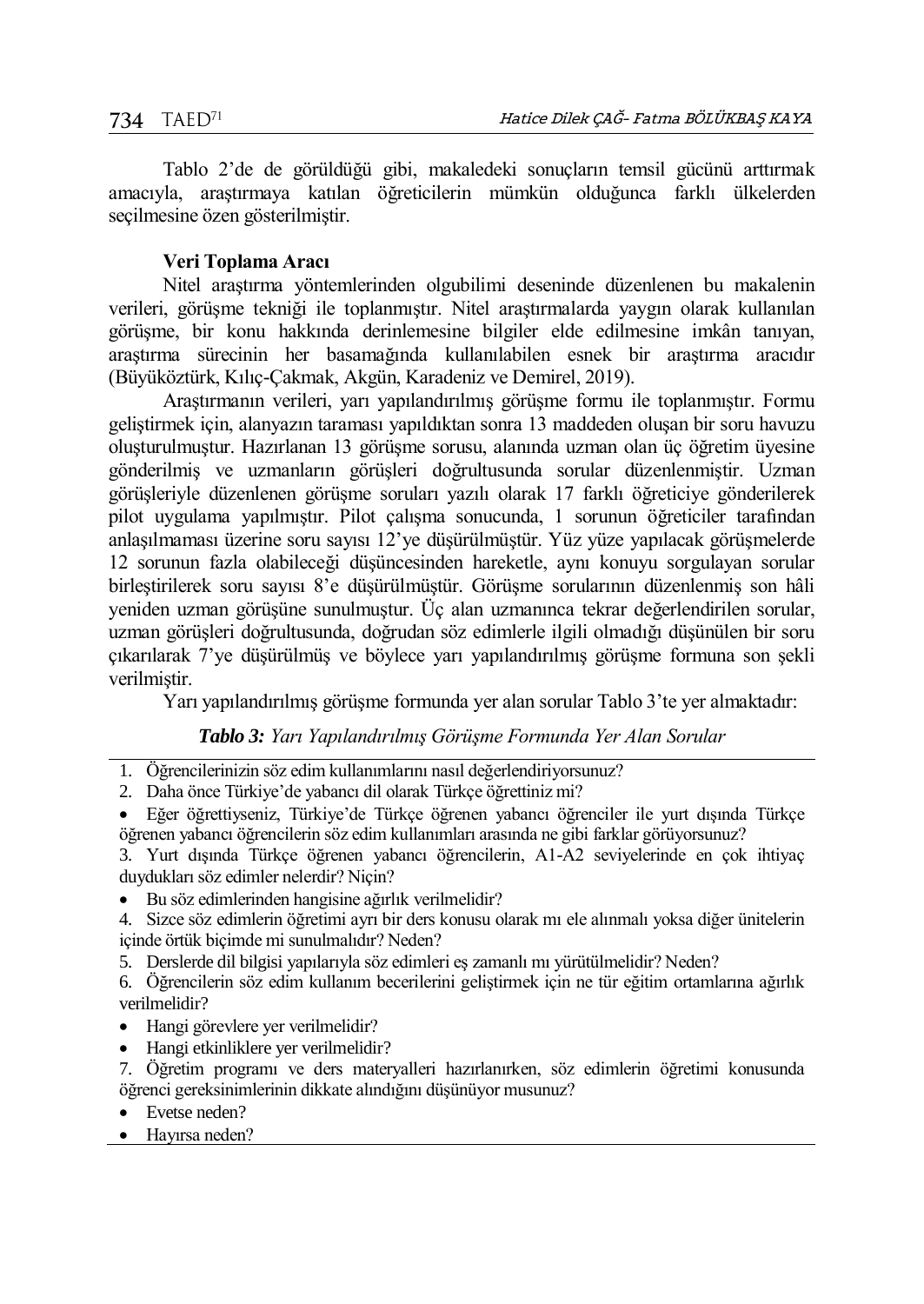## **Veri Toplama Süreci ve Verilerin Analizi**

Araştırma kapsamında, söz edimlerin öğretimiyle ilgili olarak yurt dışında görev yapan öğreticileri görüşleri alınmıştır. Görüşmelere başlamadan önce "İstanbul Üniversitesi-Cerrahpaşa Sosyal ve Beşerî Bilimler Araştırmaları Etik Kurulu"na başvurularak etik kurul onayı alınmıştır. Görüşmeler "Zoom" programıyla çevrim içi olarak yürütülmüş ve katılımcıların izniyle kayıt alınmıştır. Bu görüşmeler sonucunda, 6,5 saat ve 35 dakika süren görüşme kaydı elde edilmiş ve bu kayıtlar araştırmacılar tarafından yazıya geçirilerek veriler elde edilmiştir. Elde edilen veriler içerik analizi kullanılarak incelenmiştir. İçerik analizinde temelde yapılan işlem, birbirine benzeyen verileri belirli kavramlar ve temalar çerçevesinde bir araya getirmek ve bunları okuyucunun anlayacağı bir biçimde düzenleyerek yorumlamaktır (Yıldırım ve Şimşek, 2008: 227). İçerik analizi sonucu kategorilere ayrılan veriler, tablolar hâlinde verilmiş ve tablolardaki bilgiler, çalışmaya katılan öğreticilerin konuşma metinleri ile desteklenerek sunulmuştur. Bu çalışmada, öğreticilerin görüşleri, hiçbir değişiklik yapılmadan, söyledikleri gibi yazılmış; ifadelerdeki konuşma dilinden kaynaklı bozukluklar düzeltilmemiştir. Veriler sunulurken kişisel bilgilerin korunmasına adına öğreticiler *Ö1, Ö2, Ö3*… biçiminde kodlanmıştır. Çalışmada güvenirliği sağlamak için rastlantısal olarak belirlenen 3 farklı soru, 2 farklı kodlayıcı tarafından kodlanmıştır. Bu doğrultuda, kodlanan 1.soruda %91,3, 2. soruda %87,4 3.soruda ise %98,7 görüş birliği olduğu belirlenmiştir.

# **Bulgular**

## **Birinci Alt Probleme İlişkin Bulgular**

Araştırmanın birinci alt problemi "Yurt dışında yabancı dil olarak Türkçe öğrenenlerin söz edim kullanımları nasıldır?" biçiminde belirlenmişti. Bu alt probleme ait bulgular aşağıdaki tabloda yer almaktadır:

| Yurt Dışında Türkçe Öğrenenlerin Söz Edim Kullanımları |  |
|--------------------------------------------------------|--|
| Söz edimlerini uygun kullanmıyorlar.                   |  |
| Söz edimlerini kısmen uygun kullanıyorlar.             |  |
| Söz edimlerini uygun kullanıyorlar.                    |  |
| Toplam                                                 |  |

*Tablo 4: Yurt Dışında Türkçe Öğrenenlerin Söz Edim Kullanımları*

Tablo 4 incelendiğinde, öğreticilerin büyük bir kısmının (f=7) yurt dışında Türkçe öğrenenlerin söz edimleri uygun kullanmadıklarını ifade ettikleri görülmektedir. Katılımcıların üçü öğrencilerin söz edim kullanımlarını kısmen uygun olarak değerlendirirken; sadece ikisi uygun bulduklarını dile getirmişlerdir.

Öğrencilerin söz edim kullanımlarını uygun bulmayan öğreticilerin görüşleri şu şekildedir:

**ÖE5:** *Ders saati kısıtlı olduğu için özellikle, bu şekilde seçmeli yabancı dil ya da kültürel olarak öğrenenler için yoğun ders programımız yoktu, o yüzden sadece basit ifadeler öğreniyorlardı.*

**ÖE6:** *Hani bir şey rica ederken Türkler gibi rica etmeye, söylemeye çalışıyorlar ama yine o kendi resmiyetleri de var. Onların hocalarıyla biraz farklı üslupları var.*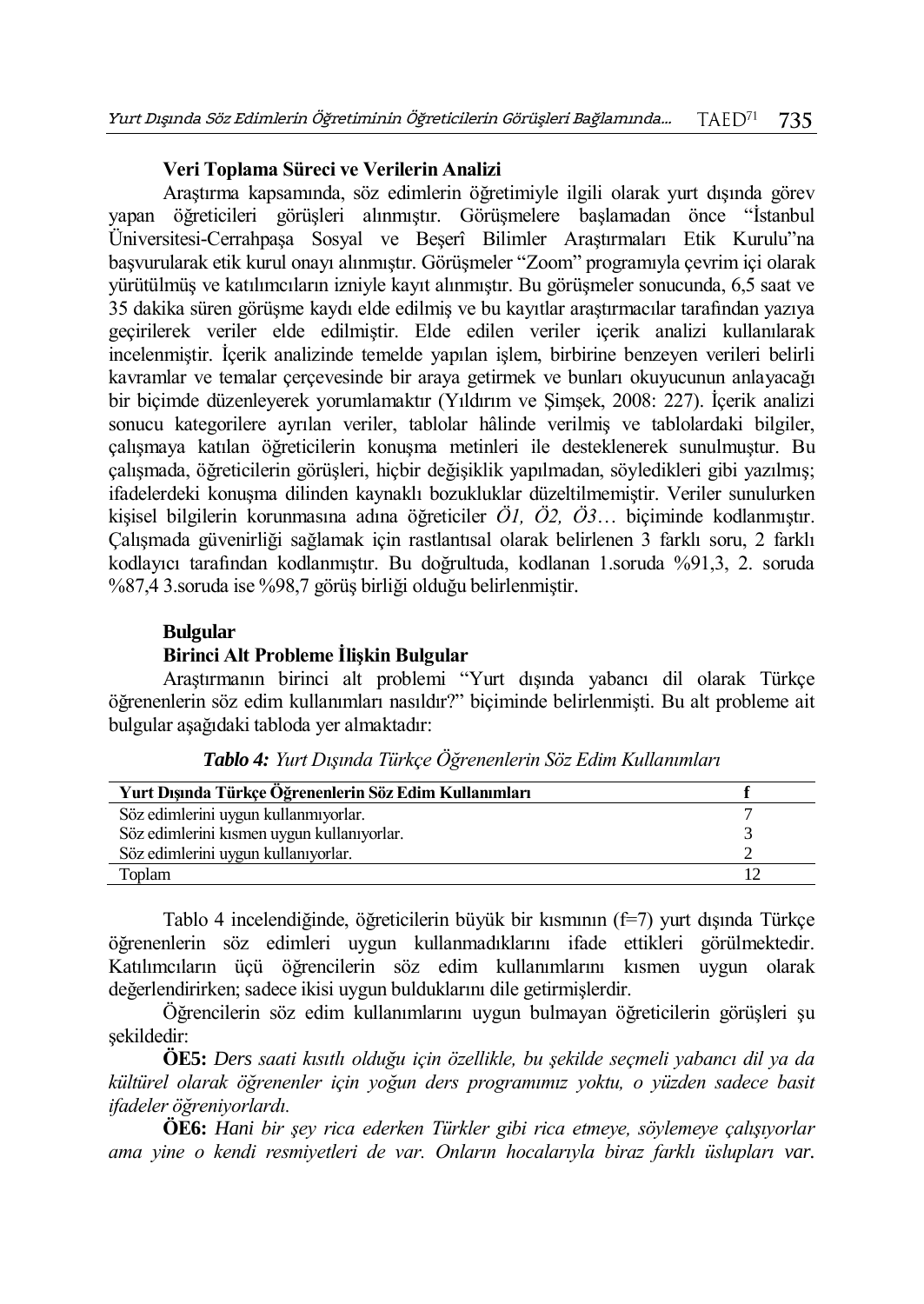*Hocalarına hanım diyorlar. Öğretmenim, hocam bir türlü demediler mesela. Ona şaşırmıştım.* 

**ÖE8:** *Bu öğrencilerin Türkiye'de yaşamamalarından dolayı, o bağlamları tecrübe etmemelerinden dolayı, gramer bilgileri ile pragmatik becerileri arasında baya fark var.*

Öğrencilerin söz edim kullanımlarını uygun bulan öğreticinin görüşü şu şekildedir:

**ÖE4:** *Evet ben de şimdi Türkler ve Ruslar arasında açıkçası bir fark göremiyorum. Ben daha evvel Rusya'da çalıştım. Şimdi Belarus'ta çalışıyorum. İkisi arasında bir fark görmüyorum. Kültür olarak benzediğimiz için öğrenciler bunu anlamakta sıkıntı yaşamıyorlar.*

Öğrencilerin söz edim kullanımlarının kısmen uygun olduğunu; öğrenciden öğrenciye, ülkeden ülkeye ve söz edimine göre değişebileceğini düşünen katılımcıların cevapları şu şekildedir:

**ÖE7:** *Türkçe ile çok vakit geçirmeyenler, dizi izlemeyenler, kurslara sürekli devam etmeyenler çok doğru kullanmıyor ama devam edenler doğru kullanıyor.*

**ÖE9:** *Japonlar Türkçede sen-siz kalıbını kullanırken çok zorluk yaşıyorlar kendi dillerinde olmadığı için. Kendi dillerinde böyle bir yerleşik kalıbı olmadığı için herkese sen. Statüsü, samimiyeti ne olursa olsun herkese sen diye hitap ettikleri için bizdeki sen-siz ayrımının yerleşmesi epey zaman almakta. Ricalar, selamlamalar… Bunlar kültürel yakınlıktan dolayı Kosova'da çok yakındı.*

#### **İkinci Alt Probleme İlişkin Bulgular**

Araştırmanın ikinci alt problemi "Yurt dışında yabancı dil olarak Türkçe öğrenenlerin söz edim kullanımlarını etkileyen unsurlar nelerdir?" biçiminde belirlenmişti. Bu alt probleme ait bulgular aşağıdaki tabloda yer almaktadır:

*Tablo 5: Yurt Dışında Türkçe Öğrenenlerin Söz Edim Kullanımlarını Olumsuz Etkileyen Unsurlar*

| Yurt dışında Türkçe öğrenenlerin söz edim kullanımlarını olumsuz etkileyen unsurlar |   |
|-------------------------------------------------------------------------------------|---|
| Dilin kullanım alanının olmaması                                                    | Q |
| Oğrencilerin pratik yapma imkânı bulamaması                                         |   |
| Ana dilinden olumsuz aktarım yapılması                                              |   |
| Ders saatlerinin az olması                                                          |   |
| Kültürel farklılıkların bulunması                                                   |   |
| Dizilerden olumsuz aktarım yapılması                                                |   |
| Dile maruz kalmama                                                                  |   |
| Oğrencilerin çekingenlikleri /kendilerine güvenmemeleri                             |   |
| Kaynak sıkıntısı                                                                    |   |
| Oğreticilerin söz edimleri konusunda bilgi sahibi olmaması                          |   |
| Söz edimlerinin Türkçe öğretiminin bir parçası olarak görülmemesi                   |   |
| Yurt dışında dil becerilerinin öğretiminin yavaş ilerlemesi                         |   |
| Öğrencilerin derse düzenli devam etmemeleri                                         |   |
| Aracı dil kullanılarak Türkce öğretilmesi                                           |   |

Tablo 5 incelendiğinde, yurt dışında Türkçe öğrenenlerin söz edim kullanımlarını etkileyen birden çok faktörün olduğu görülmektedir. Dilin kullanım alanının olmaması (f=9), öğrencilerin sınıfta öğrendiklerini pratik yapma imkânı bulamamaları (f=9), ana dillerinden olumsuz aktarım yapmaları (f=4) ve ders saatlerinin az olması (f=4) söz edim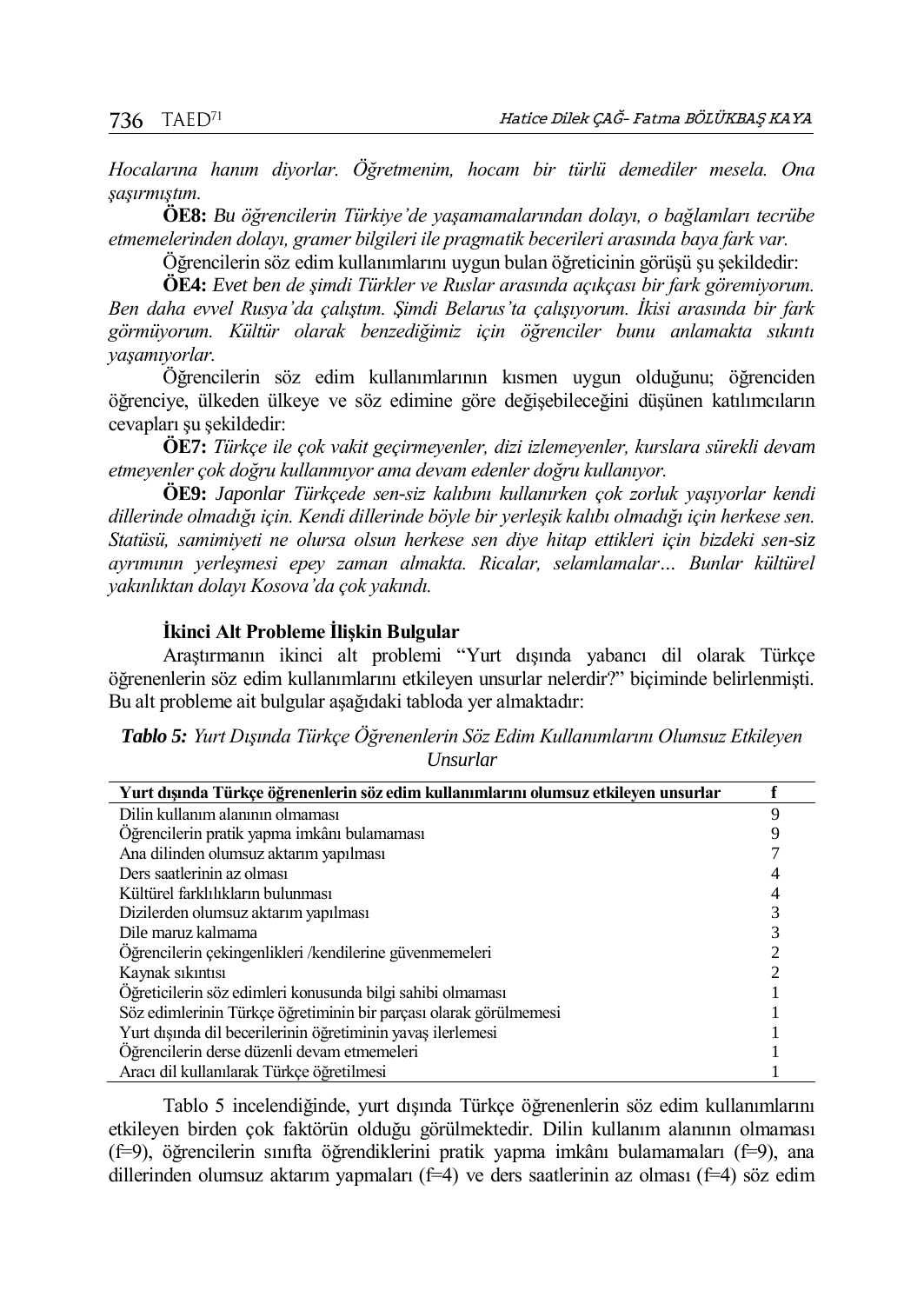kullanımını olumsuz etkileyen unsurlar arasında sayılabilir. Öte yandan, dizilerden olumsuz etkilenme (f=3), dile maruz kalmama (f=3), öğrencilerin çekingenliği (f=2), kaynak sıkıntısı (f=2) gibi unsurların, öğrencilerin söz edim kullanımlarını olumsuz etkileyen diğer unsurlardır. Sadece bir kez dile getirilmiş olmakla birlikte; söz edimleri konusunda öğreticilerin bilgi sahibi olmaması, söz edimlerin Türkçe öğretiminin bir parçası olarak görülmemesi, yurt dışında dil becerilerinin yavaş ilerlemesi, öğrencilerin derslere düzenli devam etmemeleri ve aracı dil kullanılarak Türkçe öğretilmesi öğrencilerin söz edim kullanımlarını olumsuz etkileyen unsurlar arasında görülmektedir.

Öğreticilerin bu konudaki görüşlerinden bazıları aşağıda yer almaktadır:

**ÖE1:** *Kültür kesinlikle çok önemli. Selamlaşma kültürü yok mesela Estonya'da. Bu da günlük kullanımları ve söz edimlerini etkiliyor.* 

*ÖE3: Bu işe yönelmek isteniliyorsa, söz edimlerini eski öğretmenlerin, geleneksel gramerden gelen öğretmenlerin de öğrenmesi lazım ama bu terimler anlaşılmıyor. Birinci şeylerden biri bu, yani dilin düzeltilmesi lazım. İkincisi yerlileştirmek lazım hocam. Yerlileştirmek dediğiniz şey Türkçeyle, Türkiye ile ilgili örnekler vermek. Hani burada belki lehçelere girebilirsiniz ama Fransızcadan veya başka bir dilden, Almancadan kitapları çevirerek, oradaki örnekleri vererek, bir de garip terimler ile birleşince öğretmenlerin eğitiminde ve eğitimde kullanılmasını zorlaştırıyor.*

**ÖE11:** *Kendi ana dilinin olumsuzlaması. Benzer şeyler diğer edimler için de geçerli. Yani hemen hemen hepsinde eğer Türkçe ile uyumluysa çok hızlı öğreniyorlar ama Türkçe ile uyumlu olmadığında zorlanıyorlar.* 

**ÖE12:** *Dile hâkim olmadıkları için gözlemliyorlar. Örneğin dizilerden görüyorlar. Aferin diyelim. "Aferin"'i herkese kullanabiliyorlar. Yani kendilerinden büyüğe de kullanabiliyorlar, kendilerinden küçüğe de kullanabiliyorlar. Buna müdahale etmek gerekiyor. Kendisinden büyük bir hocaya, profesöre aferin hocam diyebiliyor örneğin.*

*Tablo 6: Yurt Dışında Türkçe Öğrenenlerin Söz Edim Kullanımlarını Olumlu Etkileyen Unsurlar*

| Yurt dışında Türkçe öğrenenlerin söz edim kullanımlarını olumlu etkileyen unsurlar |  |
|------------------------------------------------------------------------------------|--|
| Ortak kültürel unsurların bulunması                                                |  |
| Türkiye ile yakın ilişki içinde olunması                                           |  |
| Türk dizilerinin izlenmesi                                                         |  |
| Ana dilinden/kültüründen olumlu aktarım yapılması                                  |  |
| Günümüzde her türlü bilgiyekolay ulaşabilme imkânının olması                       |  |

Tablo 6 incelendiğinde; ortak kültürel unsurların (f=5), öğrencilerin Türkiye ile yakın ilişki içinde olmalarının  $(f=2)$  ve Türk dizilerini izlemelerinin  $(f=2)$  söz edim kullanımlarına olumlu etkisi olduğu görülmektedir. Diğer yandan, öğrencilerin ana dillerinden veya kültürlerinden olumlu aktarım (f=2) yapmaları da söz edim kullanımlarını olumlu etkilemektedir. Buna ek olarak, 1 öğretici tarafından, günümüzde her türlü bilgiye ulaşmanın kolay hâle gelmesinin, öğrencilerin söz edim kullanımlarını da olumlu etkileyeceği dile getirilmiştir.

Bu konuda öğreticilerin görüşleri şu şekildedir:

**ÖE2:** *Türkiye'de yazlıkları olanlar bir ölçüde de aslında Türkçeyi öğrenmişler. Bana kalırsa Türkiye'de sosyalleşerek öğrenmişler. İnsanların komşuları var, komşularına gidiyor, geliyor. Fotoğraflarını gönderiyorlar, komşularla birlikte toplanmışlar Afiyet*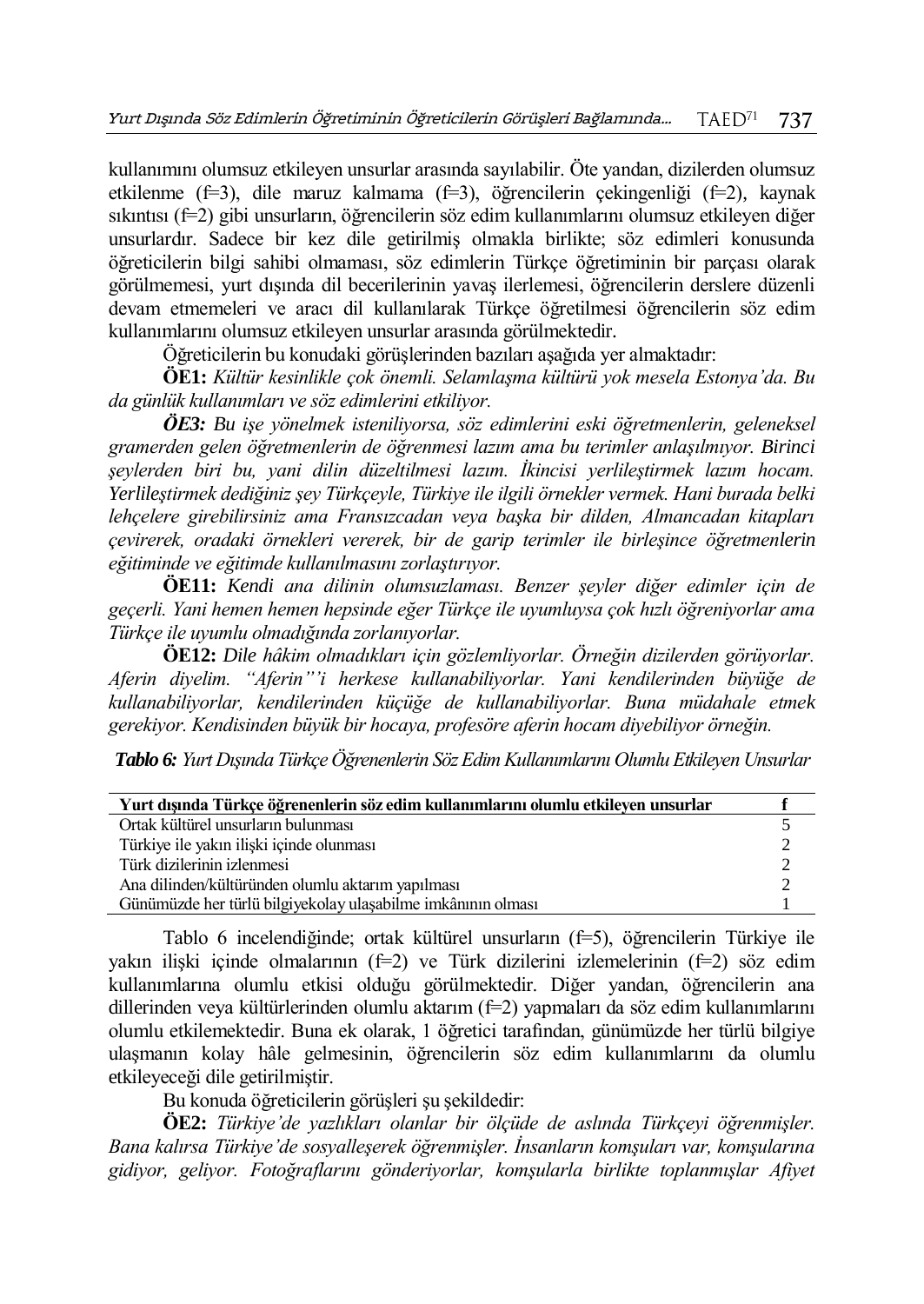*olsun, Eline sağlık… Onlar o pratiklik içerisinde bunları öğrenmişler. Yani hani o grup bunları biliyor çünkü uzun süredir yani yılda en az ya da ortalama 2 ay diyelim tecrübe etme şansı var. Görece hâkimler yani.*

**ÖE3:** *İşte tamamen kültürden kopuk öğrenmiyorlar aslında. Yani kültüre ulaşmak o kadar zor değil. Tabii ki Türkiye'de gidip yaşayıp, Türk kültürünü doğrudan doğruya görmek arasında fark var. Çok büyük problem olduğunu düşünmüyorum günümüz dünyasında. Hani belki bu 70-80 yıl önce bir problem olabilirdi, hiçbir bağı yok, hiçbir şey yok.* 

**ÖE5:** *Japonların çocuklara ilk önce öğrettikleri "özür dilemek" ve "özür dilerim" ve "teşekkür ederim" sözcüklerdir. Özür dilemenin ve teşekkür etmenin çok yoğun olarak kullanıldığı bir kültür. O yüzden en fazla benden de teşekkür sözcüğünü öğrenmek istiyorlardı.*

**Üçüncü Alt Probleme İlişkin Bulgular**

Araştırmanın üçüncü alt problemi "Yurt dışında yabancı dil olarak Türkçe öğrenenlerle Türkiye'de yabancı dil olarak Türkçe öğrenenlerin söz edim kullanımları arasında fark bulunmakta mıdır?" biçiminde belirlenmişti. Bu alt probleme ait bulgular aşağıdaki tabloda yer almaktadır:

*Tablo 7: Yurt Dışında Türkçe Öğrenenlerle Türkiye'de Türkçe Öğrenenlerin Söz Edim Kullanımlarının Karşılaştırılması*

| Yurt dışında Türkçe öğrenenlerle Türkiye'de Türkçe öğrenenlerin söz edim |  |
|--------------------------------------------------------------------------|--|
| kullanımlarının karsılastırılması                                        |  |
| Türkiye'de Türkçe öğrenenlerin söz edim kullanımları daha iyi.           |  |
| Fikrim yok. /Daha önceden Türkiye'de Türkçe öğretmedim.                  |  |
| Toplam                                                                   |  |

Tablo 7 incelendiğinde, 2 öğreticinin daha önceden Türkiye'de yabancı dil olarak Türkçe öğretmedikleri için bu soruya cevap vermedikleri görülmektedir. Diğer yandan, bu soruya cevap veren 10 katılımcının 10'u da Türkiye'deki öğrencilerin söz edim kullanımlarının yurt dışındaki öğrencilere göre daha iyi olduğunu belirtmişlerdir. Bu konuda, öğreticiler arasında görüş birliği olduğu söylenebilir.

*Tablo 8: Yurt Dışında Türkçe Öğrenenlerle Türkiye'de Türkçe Öğrenenlerin Söz Edim Kullanımlarındaki Farklılığın Sebepleri*

| Yurt dışında Türkçe öğrenenlerle Türkiye'de Türkçe öğrenenlerin söz edim |  |
|--------------------------------------------------------------------------|--|
| kullanımlarındaki farklılığın sebepleri                                  |  |
| Türkiye'deki öğrencilerin söz edim kullanımlarını etkileyen unsurlar     |  |
| Pratik yapma imkânı olduğu için dil gelişimin hızlı olması               |  |
| Dilin doğal ortamında öğrenilmesi                                        |  |
| Zengin dil girdisi olması                                                |  |
| Yurt dışındaki öğrencilerin söz edim kullanımlarını etkileyen unsurlar   |  |
| Ders saatlerinin yetersiz olması                                         |  |
| Bağlamdan ve kültürden kopuk dil öğrenmeleri                             |  |
| Sınıfların tamamen aynı ana dili konusan öğrencilerden oluşması          |  |

Tablo 8'e göre, öğrencilerin pratik yapma imkânları olduğu için dil gelişimlerinin hızlı olması (f=4), dilin doğal ortamında öğrenilmesi (f=2) ve zengin dil girdisi (f=2)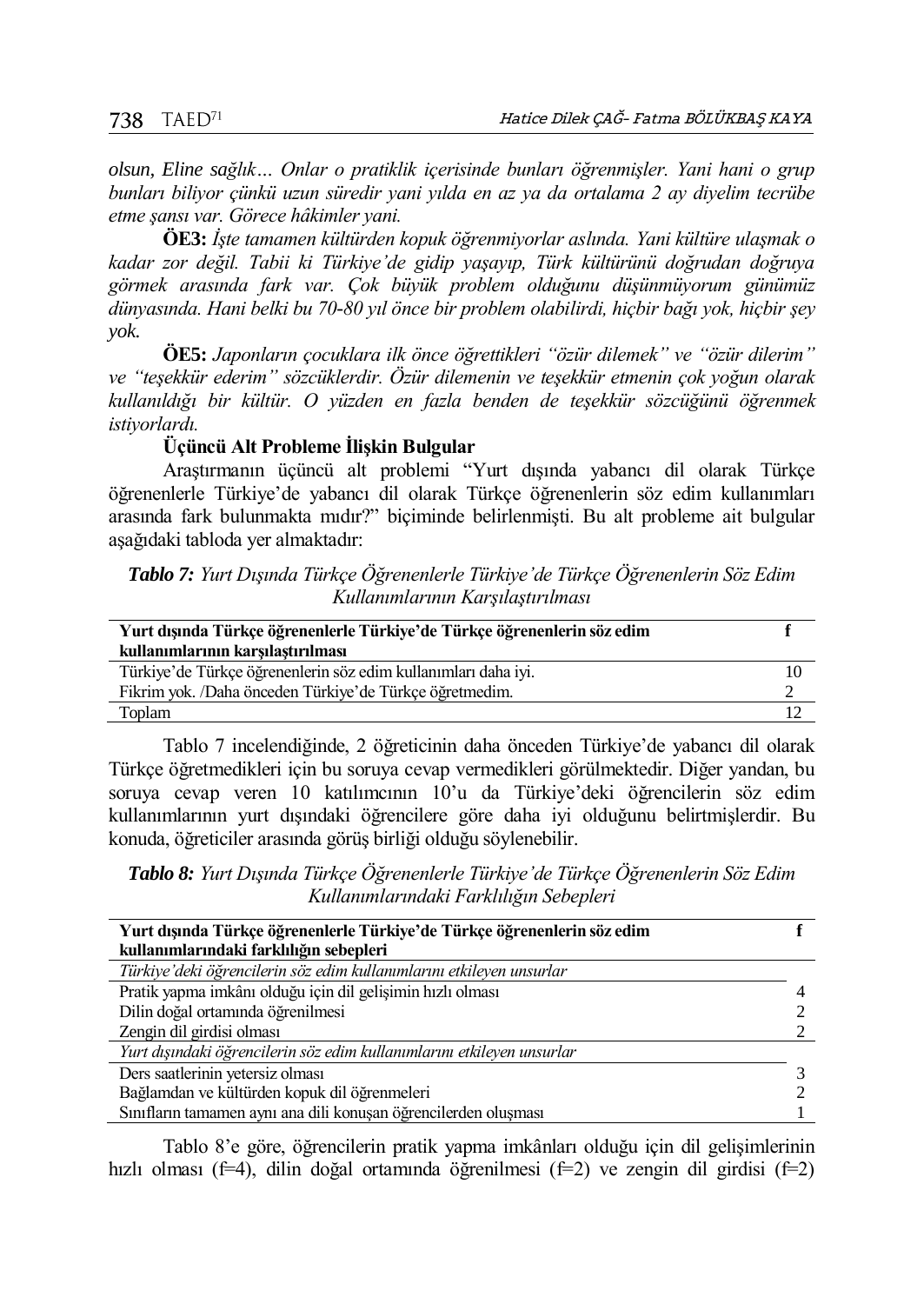Türkiye'de Türkçe öğrenenlerin söz edim kullanımlarını olumlu etkileyen unsurlardır. Bunun aksine, ders saatlerinin yetersiz olması (f=3), bağlamdan ve kültürden kopuk dil öğrenilmesi (f=2) ve aynı ana dilin konuşulduğu sınıflarda Türkçenin öğretilmesi (f=1) yurt dışındaki öğrencilerin söz edim kullanımlarını olumsuz etkileyen unsurlar olarak öğreticiler tarafından dile getirilmiştir

Öğreticilerin bu konuda verdikleri cevaplar şu şekildedir:

**ÖE6:** *Türkiye'de öğrenciler çok kısa sürede çok güzel bir yol kat ediyorlar çok büyük bir ivmeyle. Çünkü bir anda kendilerini daldırıyorlar o dile. Yani maruz kalma dediğimiz şeyi yaşıyorlar ve her bağlamda, her sosyal bağlamda, her yaş grubundan, eğitim düzeyinden, farklı farklı grupların konuşma stillerini, tercih ettikleri kullanımları, ricada, rette pek çok söz ediminde bunları duyuyorlar, görüyorlar.*

**ÖE8:** *Türkiye'de bir şekilde yaşamış olan öğrencilerin pragmatik becerileri tabii ki yurt dışındaki öğrencilerinden B2 seviyesindeki öğrencilerden bile daha iyi. Yani şöyle söyleyeyim. Türkiye'de yaşamışsa öğrenci eğer, bu dili birebir doğal ortamında yaşayarak öğrenmişse o dilin içinde kalmışsa tabii ki pragmatik becerisi de daha yüksek oluyor.*

**ÖE11:** *Yani Türkiye'deki öğrenci tabii her açıdan çok daha avantajlı. Yani bu belki çok sert olacak ama kıyas kabul etmez diyebileceğim bir nokta. Neden? Çünkü Türkiye'deki öğrenci bunları kullanmaya mecbur.*

## **Dördüncü Alt Probleme İlişkin Bulgular**

Araştırmanın dördüncü alt problemi "Yurt dışında yabancı dil olarak Türkçe öğrenen A1-A2 seviyesindeki öğrencilerinin en çok ihtiyaç duydukları söz edimleri hangileridir?" biçiminde belirlenmişti. Bu alt probleme ait bulgular aşağıdaki tabloda yer almaktadır:

| Söz Edimleri           |    | Söz Edimleri              |  |
|------------------------|----|---------------------------|--|
| Sormak                 | 12 | Bilgi aktarmak            |  |
| Rica etmek             | 12 | Dua etmek                 |  |
| Teşekkür etmek         | 12 | Güvence vermek            |  |
| Selamlaşmak            | 12 | <b>Bildirmek</b>          |  |
| (yapmayı) teklif etmek | 11 | Savunmak                  |  |
| Özür dilemek           | 11 | Itiraf etmek              |  |
| <b>Onermek</b>         | 10 | Tanıklık etmek            |  |
| Tebrik etmek           | 10 | Tehdit etmek              |  |
| Sikâyet etmek          | 9  | () yapacağına yemin etmek |  |
| Izin vermek            | 9  | Istifa etmek              |  |
| (yapmayı) reddetmek    | 8  | Isten kovmak              |  |
| Bilgi vermek           |    | Iddia etmek               |  |
| Tahmin etmek           | 6  | Yadsımak                  |  |
| Söz vermek             | 6  | Yalvarmak                 |  |
| Israr etmek            | 5  | Esef etmek                |  |
| Emretmek               | 5  | <b>Atamak</b>             |  |
| Taziyede bulunmak      |    | Ileri sürmek              |  |
| Yasaklamak             |    | Varsaymak                 |  |

*Tablo 9: A1-A2 Seviyesindeki Öğrencilerinin En Çok İhtiyaç Duydukları Söz Edimleri*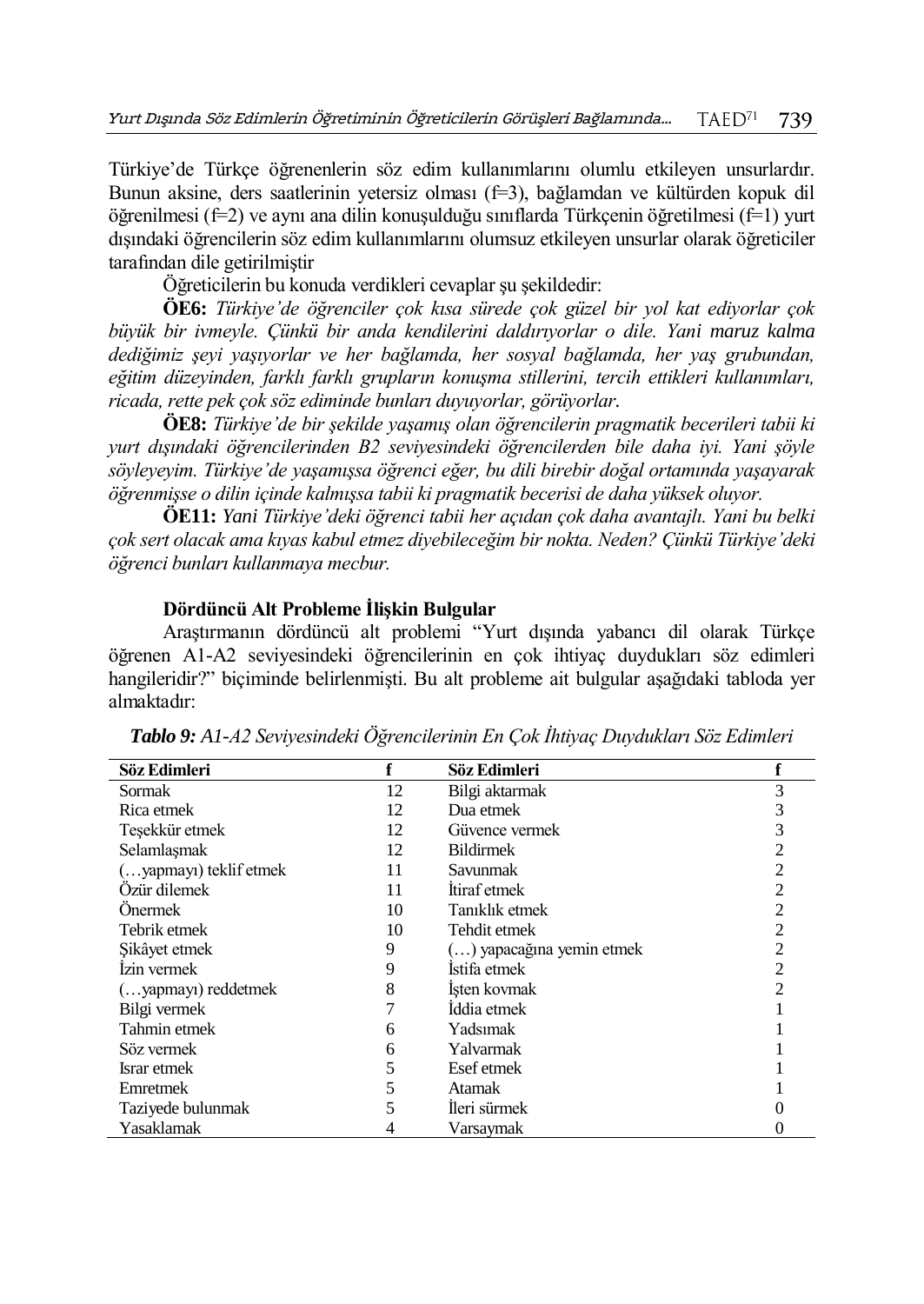Görüşmede, katılımcılara Searle (2000: 49-51)'ın çalışmasından yola çıkılarak oluşturulmuş söz edimleri listesi gösterilmiş ve bu söz edimlerinden hangilerine A1-A2 seviyesindeki öğrencilerin daha çok ihtiyaç duyduğu ve hangilerinin öğretimine ağırlık verilmesi gerektiği sorulmuştur. Tablo 9'da görüldüğü gibi katılımcıların hepsi; sormak, rica etmek, teşekkür etmek ve selamlaşmak söz edimlerine bu seviyedeki öğrencilerin ihtiyaç duyduğu konusunda hemfikirdirler (f=12). Teklif etmek, özür dilemek, önermek, tebrik etmek, şikâyet etmek, izin vermek, reddetmek, bilgi vermek katılımcıların yarısından fazlası tarafından, ağırlık verilmesi gereken söz edimleri olarak değerlendirilmiştir. Diğer yandan, ileri sürmek ve varsaymak söz edimleri katılımcıların hiçbiri tarafından dile getirilmemiştir.

Öğreticilerin bu konudaki görüşleri şu şekildedir:

**ÖE5:** *Mesela, Japonlarda direkt reddetme kültürü yok. Mesela, direkt "Hayır" demezler. "Yarın sinemaya gidelim mi?" Yarın biraz ..." "Biraz…" ifadesini kullanırlar. Biz olsak "Hayır" deriz. O yüzden onlar Türkçede hangi ifadelerin kullandığını bilmek isterler. O yüzden Türkler doğrudan "Hayır" dediği zaman sert olarak kabul ederler ve buna üzülürler yani.*

**ÖE12:** *Burada "sorma" gerekli. Ben inanıyorum ki dili kullanmak için önce soru sormayı öğrenmek gerekiyor. Sohbeti sağlamak için. Çünkü sadece edilgen olursa öğrenci sorulara cevap verirse diyalog yürümüyor. Önce soru sormayı öğrenmesi gerekiyor.*

# **Beşinci Alt Probleme İlişkin Bulgular**

Araştırmanın beşinci alt problemi "Yurt dışında yabancı dil olarak Türkçe öğrenenlere söz edimleri nasıl öğretilmelidir?" biçiminde belirlenmişti. Bu alt probleme ait bulgular aşağıdaki tablolarda yer almaktadır:

| Söz edimlerinin örtük mü acık mı öğretilmesi gerektiğine ilişkin görüşler |  |
|---------------------------------------------------------------------------|--|
| Örtük biçimde öğretilmeli.                                                |  |
| Açık biçimde öğretilmeli.                                                 |  |
| Toplam                                                                    |  |

*Tablo 10: Söz Edimlerin Örtük mü Açık mı Öğretileceğine İlişkin Görüşler*

Tablo 10 incelendiğinde, katılımcıların büyük bir kısmının (f=9) söz edimlerin örtük biçimde öğretilmesi gerektiğini ifade ettikleri görülmektedir. Katılımcılardan sadece 3'ü söz edimlerine yönelik yapılacak açık bir öğretimin faydalı olacağını dile getirmiştir. Bu konuda katılımcıların görüşleri şu şekildedir:

**ÖE7:** *Ben ayrı öğretilmesi daha etkili olabilir diye düşünüyorum. Ayrı bir ders olarak yani tematik olarak bir konuşma dersi adı altında ya da başka bir ders altında öğretsek daha iyi olur. Böyle örtük verdiğimiz zaman yani sanki çok etkili olmuyor gibi hissediyorum.*

**ÖE9:** *Biz dört temel dil becerisi, artı dil bilgisini öğretiyoruz ve bunların da özellikle başlangıç seviyesinde beceri üzerinden öğretilmesinden yanayım. Yani mesela okuma metinleri üzerinden, dinleme metinleri üzerinden. Yazma alıştırmalarıyla. Yani beceri temelli öğretilmesinden yanayım.*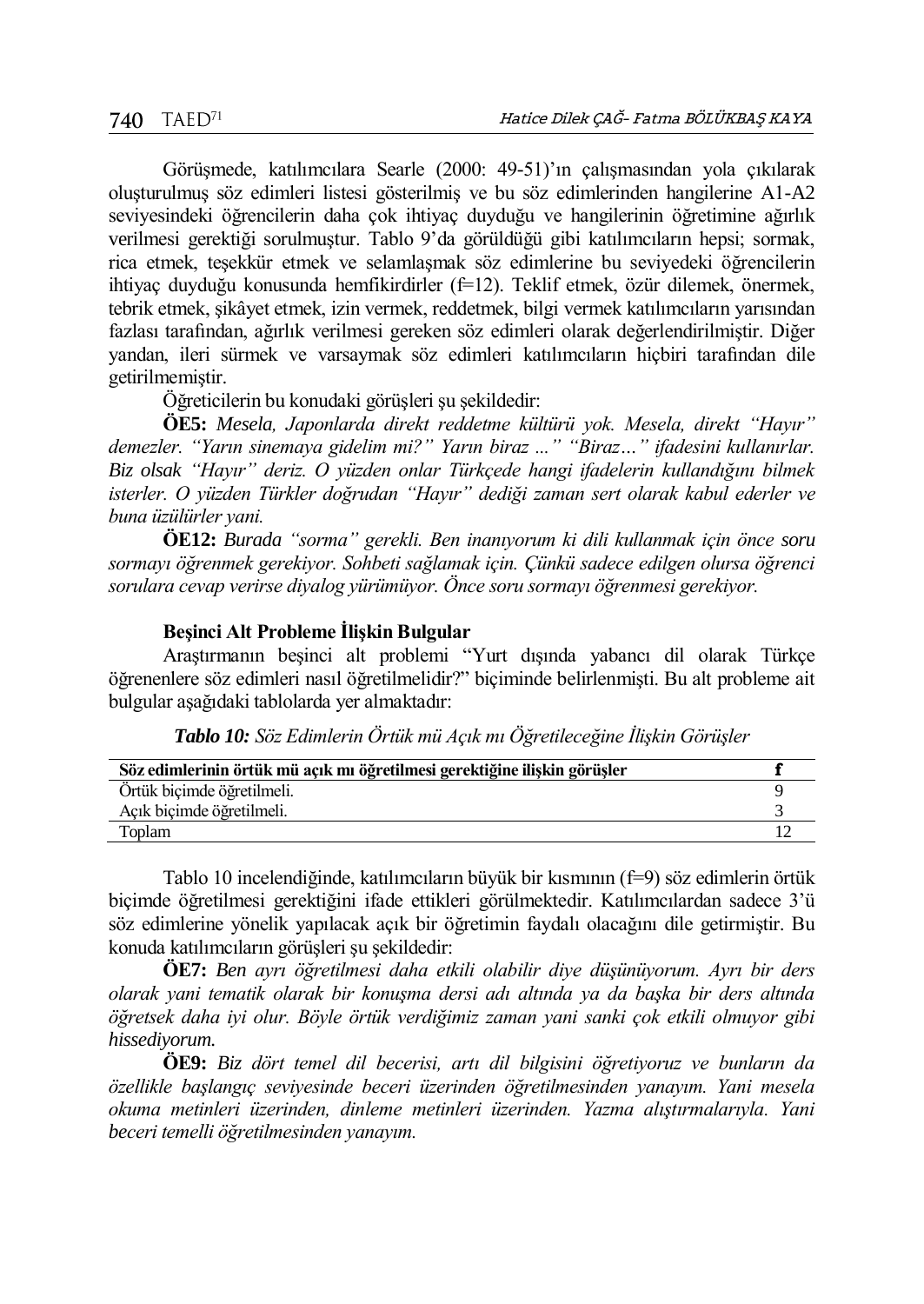**ÖE11:** *Benim görüşüm örtük olarak sunulması yani. Bunları böyle ayrı bir ders konusuna dönüştürmenin yani başarı sağlayacağını düşünmüyorum. Mutlaka böyle konuların içerisine serpiştirerek metinlerin içerisinde serpiştirerek bunları vermek lâzım.*

Öğreticilerin söz edimleri öğretiminin nasıl olması gerektiğine ilişkin görüşleri aşağıdaki tabloda belirtilmiştir:

| Söz edimlerin nasıl öğretilmesi gerektiğine ilişkin görüşler |   |
|--------------------------------------------------------------|---|
| Söz edimler diyalog/metin içerisinde sunulmalı.              | 8 |
| Öğrencinin ihtiyaçlarına göre sekillendirilmeli.             |   |
| Farklı dil kullanım alanlarını içermeli.                     |   |
| Sezdirmeye ve tümevarıma dayalı olmalı.                      |   |
| Uygulamaya dayalı olmalı.                                    |   |
| Tematik olmalı.                                              |   |
| Konuşma dersleriyle bir arada yürütülmeli.                   |   |
| Kültürel bilgiyle desteklenmeli.                             |   |
| Sık kullanılan söz edimlerine öncelik verilmeli.             |   |
| Doğru planlama yapılmalı.                                    |   |

*Tablo 11: Söz Edimlerin Nasıl Öğretilmesi Gerektiğine İlişkin Görüşler*

Tablo 11 incelendiğinde, katılımcıların, öğrencilere diyalog veya metin içerisinde söz edimlerinin sunulması (f=8) gerektiği düşüncesini daha çok ifade ettikleri görülmektedir. Öğreticilerin görüşlerine göre söz edimlerine yönelik bir eğitim; öğrencinin ihtiyaçlarını dikkate almalı, farklı dil kullanım alanlarını (mesleki, eğitsel, kişisel, kamusal) içermeli, sezdirmeye, tümevarıma ve uygulamaya dayalı olmalıdır. Bununla birlikte; konuşma dersleriyle bir arada yürütülmesi gereken söz edimleri öğretimi aynı zamanda kültürel bilgiyle desteklenmelidir. Doğru bir planlama yapmanın ve sık kullanılan söz edimlerine öncelik vermenin de söz edimleri öğretiminde dikkate alınması gereken unsurlardan olduğu görülmektedir.

Katılımcılara, derslerde söz edimlerinin dil bilgisi yapılarıyla eş zamanlı olarak mı yoksa ayrı mı öğretilmesi gerektiğiyle ilgili görüşleri de sorulmuştur. Katılımcıların verdikleri cevaplar Tablo 12'de yer almaktadır:

*Tablo 12: Söz Edimlerinin Dil Bilgisiyle Eş Zamanlı/Ayrı Öğretilmesine İlişkin Görüşler*

| Söz Edimlerinin Dil Bilgisiyle Eş Zamanlı/Ayrı Oğretilmesine Ilişkin Görüşler |  |
|-------------------------------------------------------------------------------|--|
| Ayrı öğretilmeli.                                                             |  |
| Duruma göre değişir.                                                          |  |
| Eş zamanlı öğretilmeli.                                                       |  |
| Toplam                                                                        |  |

Tablo 12 incelendiğinde, söz edimlerin dil bilgisinden ayrı öğretilmesi gerektiği görüşünün (f=7) ağırlıkta olduğu görülmektedir. Katılımcıların dördü ise söz edimlerinin bazen dil bilgisi yapılarıyla eş zamanlı, bazen ayrı öğretilebileceğini belirterek bunun duruma göre değişebileceğini ifade etmişlerdir. Yalnızca bir katılımcı söz edimlerin dil bilgisiyle eş zamanlı öğretilmesi gerektiğini belirtmiştir.

Söz edimlerinin dil bilgisi yapılarından bağımsız olarak öğretilmesi gerektiğini düşünen öğreticilerin görüşleri şu şekildedir: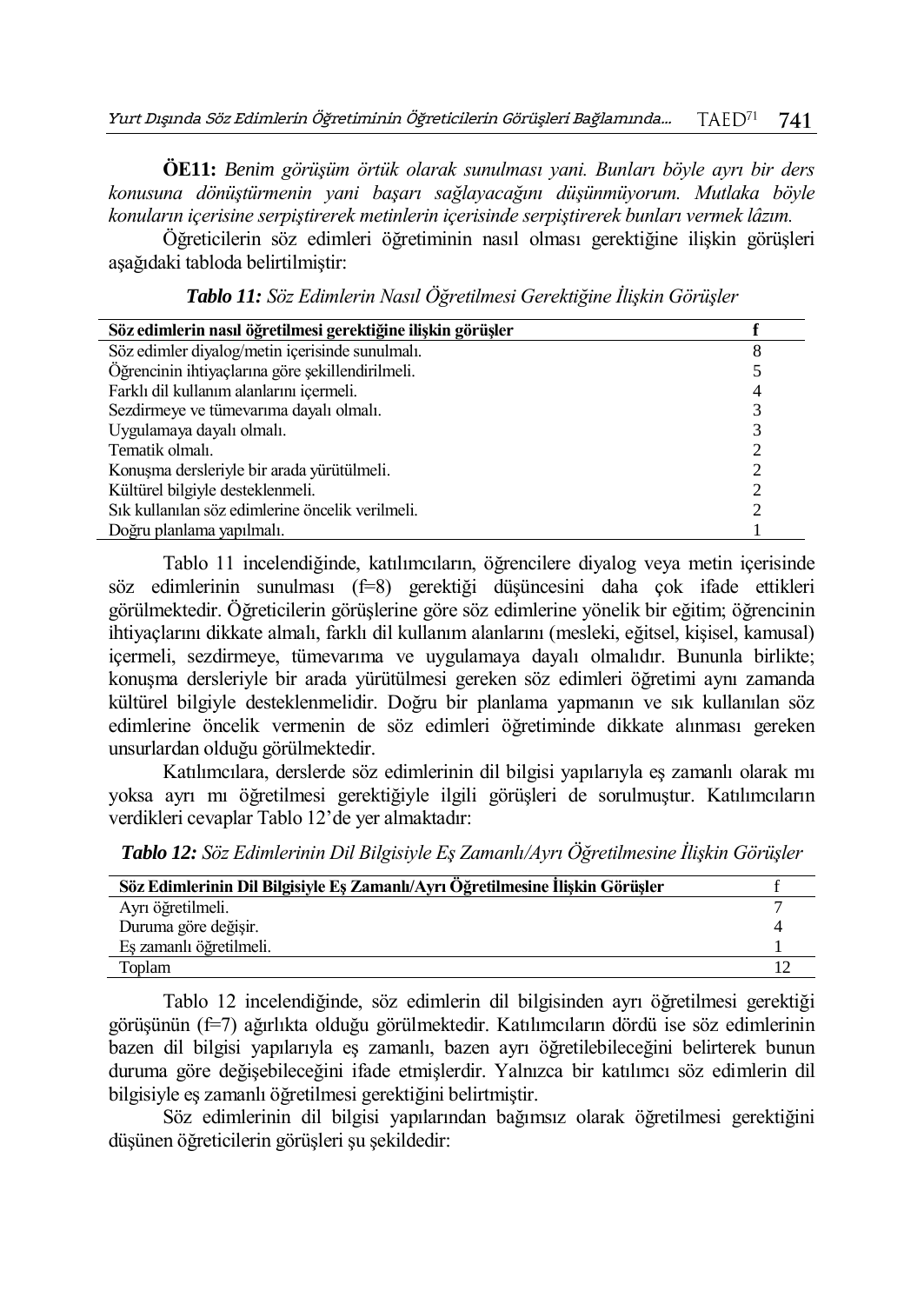**ÖE1:** *Hayır, öyle yaparsak "teşekkür ederim"i de geçmiş zamanda vermek zorunda kalırız.*

**ÖE7:** *Çocuk A2'nin sonuna gelene kadar belli bir zaman geçiyor ve o cümleleri kullanması lazım. Eş zamanlı değil de önce kullanması gereken yapıları kalıpları daha önce vermeliyiz. Teşekkür etme, rica etme, soru sorma belki de bir bölüm olarak da verebiliriz. Bence eş zamanlı ilerlediği zaman bazı konularda geç kalınıyor diye düşünüyorum.*

Söz edimleri öğretiminin, dil bilgisi yapılarıyla eş zamanlı ilerleyip ilerlemesinin duruma bağlı olduğunu söyleyen öğreticilerin görüşleri şu şekildedir:

**ÖE6:** *İşte birazcık öğrenci profili belki bu noktada. Onları iyi tanımak, onların gereksinimlerini, ilgilerini, biraz onların bireysel farklılıkları ile ilişkili şekilde bir yol çizmek… Bu da öğreticiye düşüyor. Yani tek tip eğitim değil de gruplara göre. Hani bir grupta o fazla gelebilir vereceğiniz şey ama diğer grup almıştır. Hocam daha fazlasını istiyoruz der. Onu da ondan esirgemek doğru olmaz diye düşünmekteyim.*

**ÖE11:** *Yurt dışında bu konuda biraz bekleyebiliriz diye düşünüyorum. Çünkü günlük hayatın içerisinde öğrenci bunları kullanmayacağı için zaten verseniz bile iki saat sonra uçup gidecek. Bir anlamı yok. O yüzden gramerle yurt dışında vermek daha mantıklı ama yurt içinde daha önceden vermek gerekiyor.* 

Söz edimleri öğretiminin, dil bilgisi yapılarına bağlı olması gerektiğini düşünen katılımcıların görüşü şu şekildedir:

**ÖE9:** *Biz her zaman şeyi önceliyoruz bir şey vaktinden önce verilmemeli. Bu ister dil bilgisi konusu olsun ister sizin konunuz olan söz edimleri olsun. Her şey belirli bir sırayla aşama aşama verilmeli ve öğrencinin ilk defa karşılaşacağı bir şeyse bunun hissettirilerek öğretilmesi gerekiyor.*

**ÖE12:** *Eş zamanlı olması lazım. Çünkü rica cümlesi diye verdiğimizde rica cümlesi iki üç aşamalı bir cümle. Emre lütfen getirerek rica edebiliriz, ondan sonraki geniş zamanla rica ederiz. "Yapar mısın, eder misin?" Bunun daha üst yapısı, "Yapabilir misin?" Bunların hepsini bir arada vermek mümkün değil. Çünkü öğrenci o gramer yapıları bilmiyor. Yapar mısın ile yapabilir misin farkını bir anda veremezsin o düzeydeki öğrenciye.*

## **Altıncı Alt Probleme İlişkin Bulgular**

Araştırmanın altıncı alt problemi "Söz edimlerin öğretiminde eğitim ortamı nasıl düzenlenmelidir?" biçiminde belirlenmişti. Bu alt probleme ait bulgular aşağıdaki tabloda yer almaktadır:

| Söz edimlerin öğretiminde eğitim ortamının nitelğine ilişkin görüşler |  |
|-----------------------------------------------------------------------|--|
| Videolar (Diziler, kısa filmler)                                      |  |
| Canlandırma ve dramatizasyon teknikleri                               |  |
| Söz edimine uygun bağlam sunmak                                       |  |
| Otantik materyaller kullanmak                                         |  |
| Divaloglar                                                            |  |
| Görsel malzemeler (Cizim, afiş, resim, fotoğraflar)                   |  |
| Pratik yapmaya olanak tanıyan görevler/uygulamalar yapmak             |  |
| Öğrencilerin ilgisini çekecek etkinliklere/materyallere yer vermek    |  |

*Tablo 13: Söz Edimlerin Öğretiminde Eğitim Ortamının Niteliğine İlişkin Görüşler*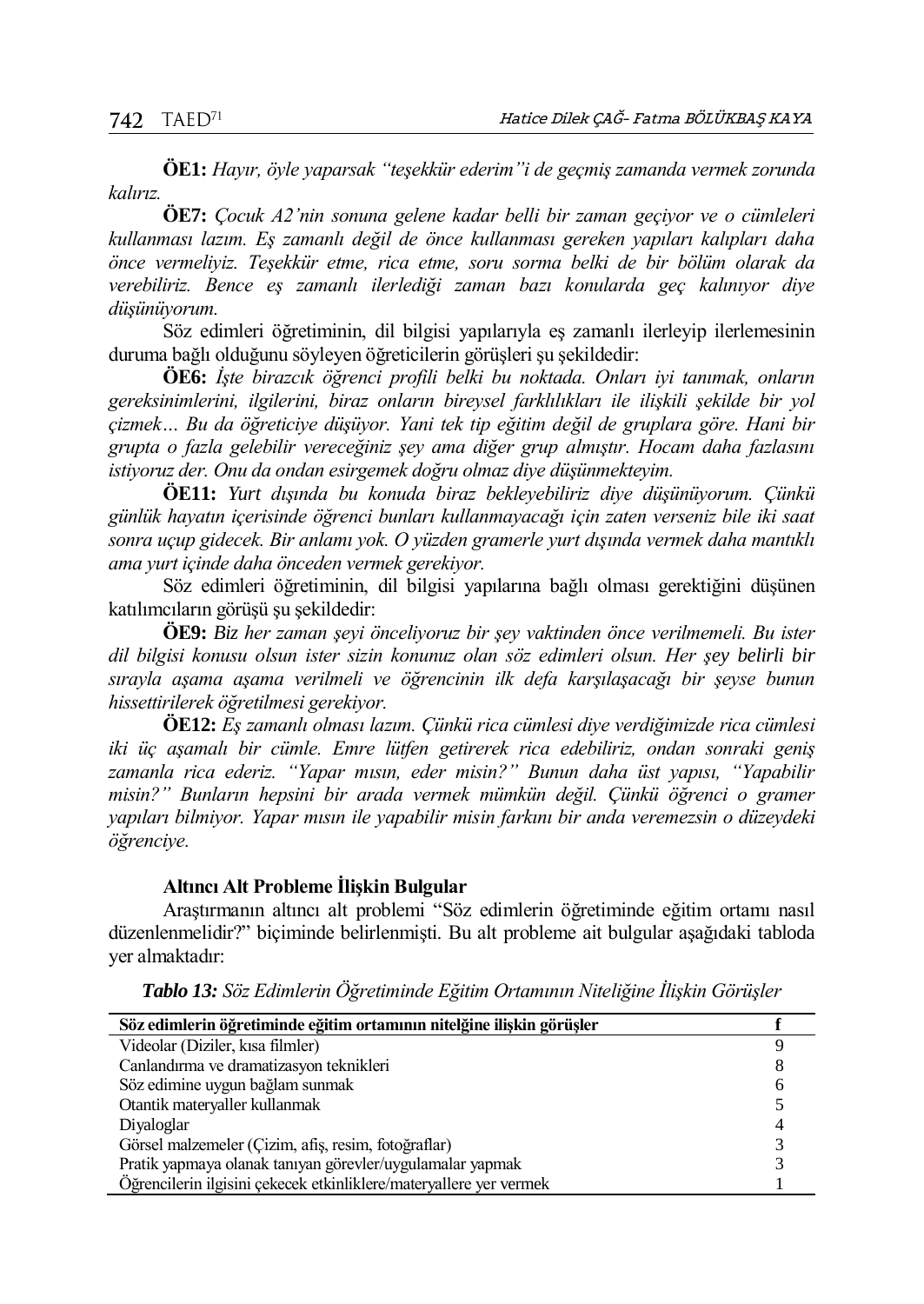Tablo 13 incelendiğinde, öğreticilerin söz edimlerin öğretiminde videolardan (f=9), canlandırma ve dramatizasyon tekniklerinden (f=8), söz edimine uygun bağlam oluşturma etkinliklerinden (f=6) ve otantik materyallerden (f=5) yararlanmanın faydalı olacağını söyledikleri görülmektedir. Bunun yanı sıra; diyaloglar ve görsel malzemelerin kullanılması, öğrencilerin pratik yapmasına olanak tanıyan uygulamaların yapılması ve onların ilgilerini çekecek etkinliklere, materyallerde ve derslerde yer verilmesinin önemli olduğunu ifade etmişlerdir. Öğreticilerin bu konudaki cevapları şu şekildedir:

**ÖE6:** *Özgün olanı bol bol pratik ettirmek aslında. Çünkü öğrencilerin ona bir eğilimi oluyor, ilgisi oluyor.*

**ÖE8:** *Mesela rica etmeyi öğrettiniz. Rica etmeyi öğrettikten sonra senaryo yazıyorsunuz. Karakterler pragmatik olarak yapmaları gerekenleri yapmıyorlar. Siz öğrencilere eksiklikleri düzelttirebilirsiniz.*

**ÖE10:** *Söz edimlerini kazandırmanın en güzel yolu videolar izletmek ve drama yapmak olabilir.*

**ÖE12:** *Önce ben durumu yaratıyorum. O durumda neyi kullanacaklarını söylüyorum. Onlar çeşitli üretimler yapıyorlar.*

**Yedinci Alt Probleme İlişkin Bulgular**

Araştırmanın yedinci alt problemi "Yurt dışında yabancı dil olarak Türkçe öğreten öğreticilerin, ders kitaplarındaki söz edimlerin öğretimini nasıl değerlendirmektedirler?" biçiminde belirlenmişti. Bu alt probleme ait bulgular aşağıdaki tabloda yer almaktadır:

*Tablo 14: Ders Kitaplarında Söz Edimlerin Öğretimine İlişkin Görüşler*

| Ders kitaplarında söz edimlerin öğretimine ilişkin görüşler |  |
|-------------------------------------------------------------|--|
| Öğrencilerin ihtiyaçları dikkate alınmıyor.                 |  |
| Öğrencilerin ihtiyacları kısmen dikkate alınıyor.           |  |
| Toplam                                                      |  |

Tablo 14 incelendiğinde, katılımcıların büyük bir bölümünün (f=10), ders kitaplarında söz edimlerin öğretiminde öğrencilerin ihtiyaçlarının dikkate alınmadığını düşündükleri görülmektedir. Katılımcılardan yalnızca ikisi öğrenci ihtiyaçlarının kısmen de olsa dikkate alındığını ifade etmiştir. Bu konuyla ilgili katılımcıların verdikleri cevaplar şu şekildedir:

**ÖE1:** *Türkiye'de bunlar mesele değil çünkü öğrenciler bunları normal hayatta da kullanabilirlerken yurt dışında kullanamıyorlar. Pekiştiremedikleri için az geliyor, yeterli gelmiyor. Yani yurt dışı için ayrıca bunlarla ilgili bir kitap hazırlansa başımızın üstünde yeri var. Türkiye'de kullanılan materyaller yurt dışına uygun değil. Bunun için ayrıca hazırlanması lazım.*

**ÖE5:** *Genellikle bilinçli şekilde yani söz edimlerini, bir bilinçli şekilde yedirme yok. Yani dikkat etmiyor ama yeri geldiği zaman veriliyor ve o zaman da verilmiş oluyor. Mesela bir konu anlatılacak, o konuda söz edim otomatik olarak diyalogda geçiyor. Aslında bunu yazan, kitabı yazan kişilerin bunu verme amaçları yok, söz edimi verme amaçları yok, ama konuya geldi ve orada verildi, bu şekilde oluyor.*

**ÖE9:** *Sadece müfredatlarda değil, eğiticilerin eğitiminde, ders araç gereçlerinde, bütün dijital ortamlarda yer almalı. Sadece müfredatlar ile kalmayıp tüm ders*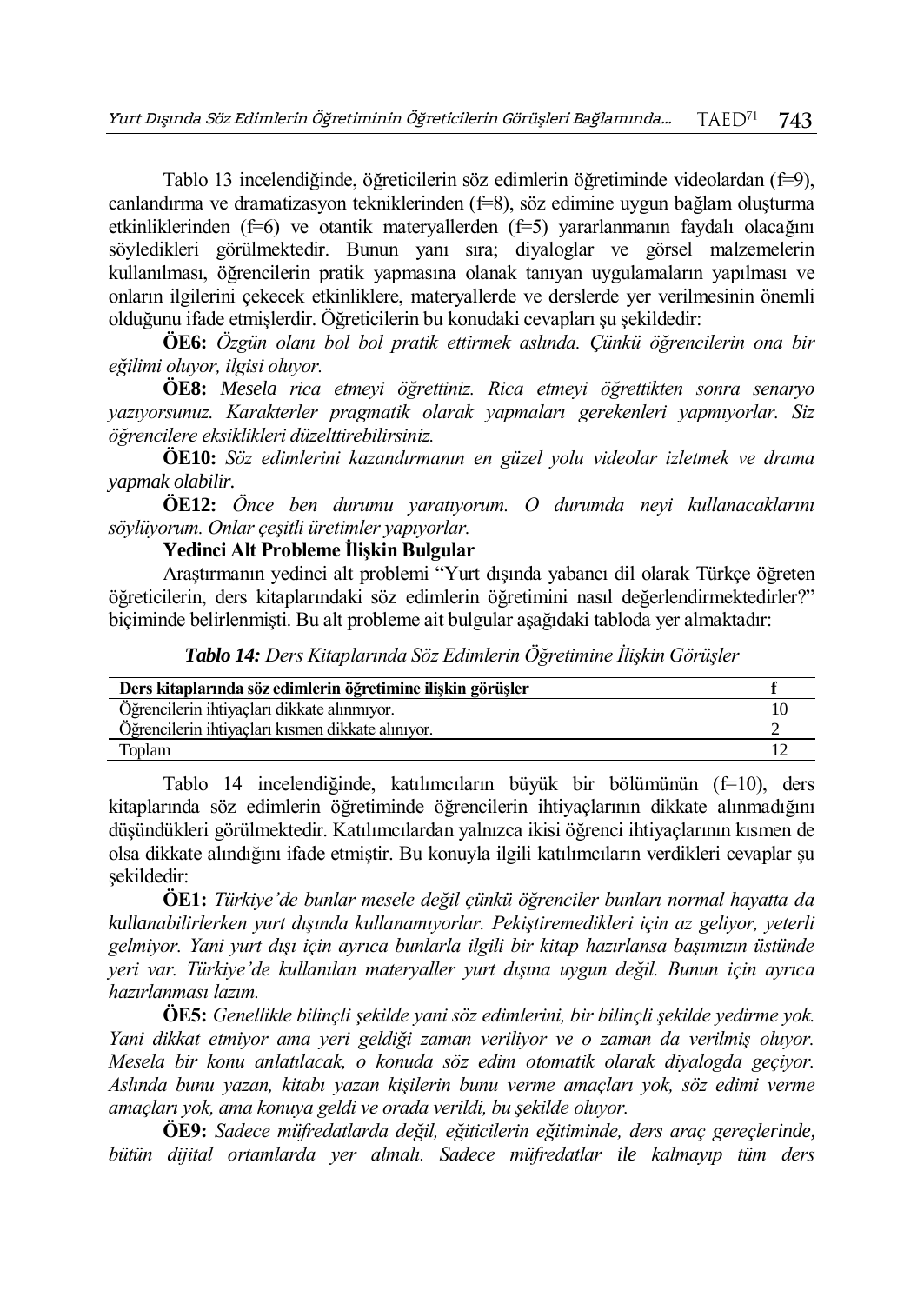*materyallerinde, araç gereçlerinde, sertifika programlarında da bu konuya yer verilmeli, değinilmesi önem arz etmekte.* 

**ÖE11:** *Sanki biraz yeterince önem verilmiyor gibi veya dağıtımı iyi yapılmamış gibi diyelim, yani metinlerin içinde bunları serpiştirmek çok zor olmasa gerek.*

**ÖE12:** *Orta Asya için farklı kaynak, Avrupa için farklı kaynak, Asya için farklı kaynak kullanılması gerekiyor ve ona göre de onların da kültürleri dikkate alınarak mesela söz edimleri öğretilebilir.*

Katılımcılar, öğrencilerin ihtiyaçlarının çok çeşitli olabileceğini ve her ihtiyacın dikkate alınamayacağını vurgulamakla birlikte, özellikle yurt dışında Türkçe öğrenen öğrencilerin ihtiyaçlarının Türkiye'de Türkçe öğrenenlere göre farklı olduğunu ifade etmişlerdir. Bununla birlikte, yurt dışında yabancı dil olarak Türkçe öğrenenlerin çeşitlilik gösterebilen farklı ihtiyaçlarına yönelik ders kitapları hazırlamanın, hatta coğrafyaya göre farklı ders kitaplarının olmasının Türkçe öğretimine olumlu katkılar yapacağını belirtmişlerdir.

## **Sonuç, Tartışma ve Öneriler**

Yurt dışında Türkçe söz edimlerin öğretimini, öğreticilerin görüşleri doğrultusunda değerlendirmeyi amaçlayan bu çalışmanın sonucunda, yurt dışında yabancı dil olarak Türkçe öğrenen öğrencilerin söz edim kullanımlarının yeterli olmadığı düşüncesinin öğreticiler arasında yaygın olduğu görülmüştür. Koç (2015), Bosna Hersek'te yabancı dil olarak Türkçe öğrenenlerin kalıp sözleri kullanabilme yeterliklerini incelediği çalışmasında, B1 ve B2 düzeyindeki öğrencilerin rica söz ediminde sıklıkla kullanılan "izninle, rica etsem, bir zahmet, sakıncası yoksa, umarım" gibi ifadeleri kullanmakta zorluk yaşadıklarını belirlemiştir. Benzer şekilde, özür söz ediminde de öğrencilerin "pardon, affedersiniz, kusura bakmayın" gibi kalıp ifadeleri birbirinin yerine kullandıkları tespit edilmiştir. B1 ve B2 düzeyindeki öğrencilerin dahi A1-A2 düzeyinde kazanılması gereken bu söz edimleri uygun kullanmamaları, bu araştırmanın sonuçlarını desteklemektedir.

Öğreticilerin görüşlerine göre, yurt dışında Türkçe öğrenen öğrencilerin söz edim kullanımlarını olumlu ve olumsuz etkileyen unsurlar bulunmaktadır. Buna göre; yurt dışında dilin kullanım alanının olmaması, öğrencilerin pratik yapma imkânı bulamamaları, öğrencilerin ana dilinden olumsuz aktarım yapmaları, ders saatlerinin az olması, kültürel farklılıklar, dizilerden olumsuz aktarım yapılması, dile maruz kalmama gibi unsurlar öğrencilerin söz edim kullanımlarını olumsuz olarak etkilemektedir. Bununla birlikte; kaynak sıkıntısı, öğreticilerin söz edimleri konusunda bilgi sahibi olmaması, söz edimlerin Türkçe öğretiminin bir parçası olarak görülmemesi, yurt dışında öğrencilerin dil becerilerinin yavaş ilerlemesi, öğrencilerin derslere düzenli devam etmemeleri ve aracı dil kullanılarak Türkçe öğretilmesi de öğrencilerin söz edim kullanımlarını olumsuz etkileyen faktörler olarak öğretici tarafından dile getirilmiştir. Yurt dışında Türkçenin öğretildiği ülke ile ortak kültürel unsurların bulunması, öğrencilerin Türkiye ile yakın ilişki içinde olmaları, Türkçe yayınları izlemeleri, ana dillerinden veya kültürlerinden olumlu aktarım yapmaları gibi unsurların ise öğrencilerin söz edim kullanımlarını olumlu yönde etkilediği katılımcılar tarafından belirtilmiştir.

Türkiye'de yabancı dil olarak Türkçe öğrenen öğrencilerin söz edim kullanımlarının, yurt dışında Türkçe öğrenen öğrencilere göre daha iyi olduğu öğreticiler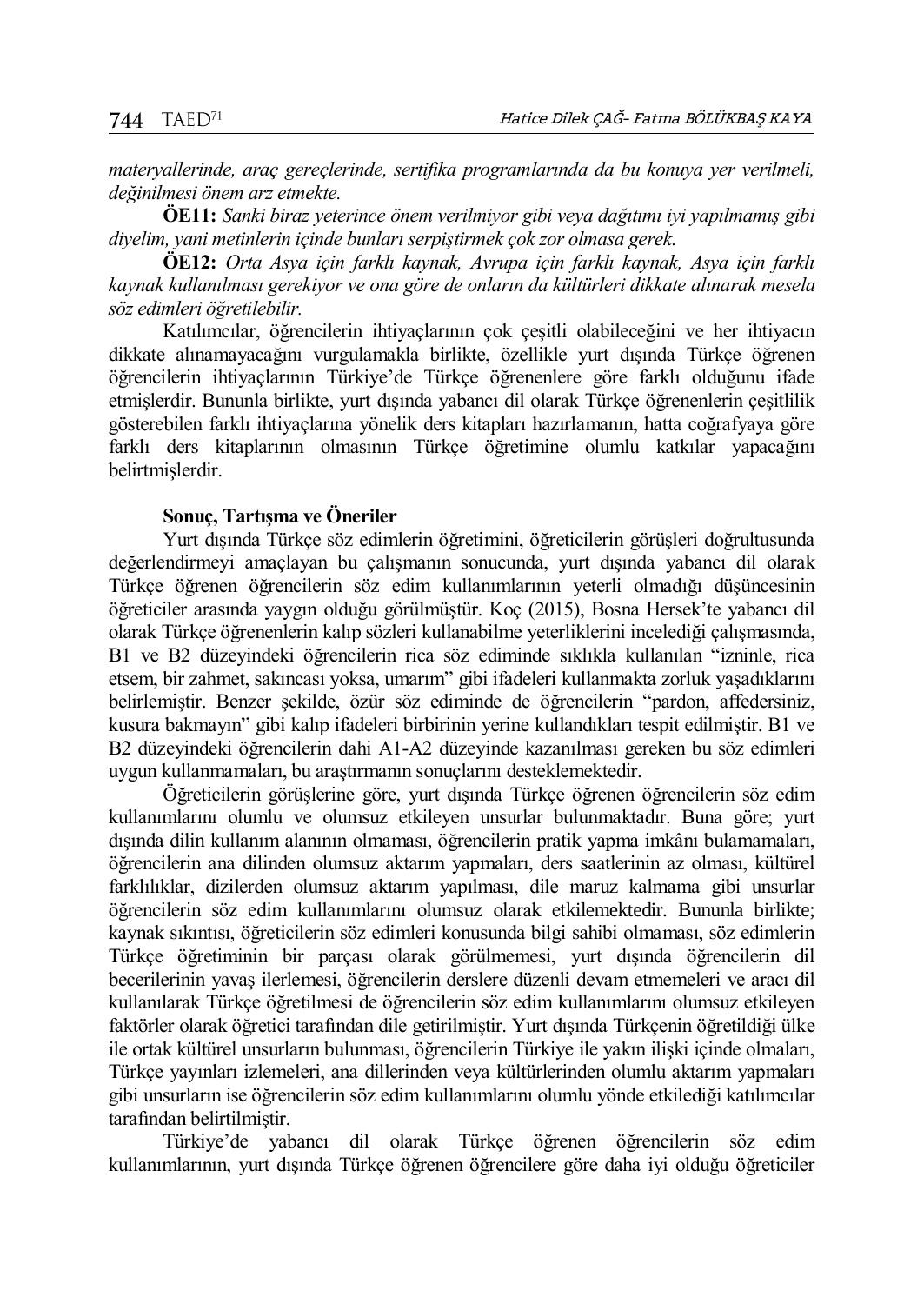tarafından ifade edilmiştir. Knight (2007)'ın öğrencilerin ders dışında hedef dili kullanma oranı arttıkça dil yeterliliklerinin geliştiğini belirtmesi, araştırma sonuçlarını desteklemektedir. Katılımcılara göre, Türkiye'deki öğrenciler pratik yapma imkânı buldukları için dil gelişimleri hızlı olmakta, dili doğal ortamında zengin dil girdisiyle öğrenmektedirler. Yurt dışındaki öğrencilerin ise ders saatlerinin yetersiz olduğu, bağlamdan ve kültürden kopuk biçimde ve tamamen aynı dili konuşan öğrencilerden oluşan, yani Türkçenin ortak dil olarak kullanılmadığı sınıflarda Türkçe öğrendikleri görülmektedir. Öğreticilere göre dil öğrenme ortamının getirdiği bu farklılıklar, öğrencilerin söz edim kullanımlarının da farklılaşmasına sebebiyet vermektedir.

Araştırma sonuçlarına göre, yurt dışında Türkçe öğrenen A1-A2 öğrencilerinin en çok ihtiyaç duyduğu söz edimleri; sormak, rica etmek, teşekkür etmek, selamlaşmak, teklif etmek, özür dilemek, önermek, tebrik etmek, şikâyet etmek, izin vermek, reddetmek ve bilgi vermek olarak belirlenmiştir. Maarif Vakfı tarafından hazırlanan Türkçenin Yabancı Dil Olarak Öğretim Programı'nda (2020), A1-A2 düzeyindeki öğrencilerin sözlü etkileşim becerilerine yönelik kazanımlarda; selamlaşma, teşekkür etme, soru sorma, rica etme, özür dileme gibi benzer söz edimlerinin yer alması araştırma sonuçlarıyla örtüşmektedir.

Söz edimlerin örtük olarak öğretilmesi gerekliliği, öğreticilerin çoğu tarafından dile getirilmiştir. Polat (2015)'ın çalışmasında, öğretmenlerin söz edimlerin örtük öğretilmesi konusunda olumlu düşünenlerin oranı olumsuz düşünenlere göre fazla olsa bile katılımcıların büyük çoğunluğunun bu konuda kararsız oldukları görülmüştür, bu anlamda araştırma sonuçları Polat (2015)'ın çalışmasıyla örtüşmemektedir. Diğer yandan, araştırma sonuçlarına göre; söz edimlerin diyalog/metin içinde sunulması, öğrenci ihtiyaçlarına göre söz edim öğretiminin şekillendirilmesi, öğretimde farklı dil kullanım alanlarına yer verilmesi, öğretimin, sezdirmeye ve uygulamaya dayalı olması söz edimlerin öğretiminde dikkat edilmesi gereken unsurlardır.

Söz edimleri öğretiminin dil bilgisi yapılarıyla eş zamanlı mı ayrı mı öğretilmesi sorusuna dair katılımcıların çoğu, söz edimleri öğretiminin dil bilgisi yapılarıyla eş zamanlı öğretilmesine gerek olmadığını dile getirmiş olmakla birlikte; bu kararın öğrencilerin seviyelerine, ihtiyaçlarına ve söz edime göre değişebileceğini ve buna uygulayıcıların sezgisel biçimde karar vermeleri gerektiğini de belirtmişlerdir. Onursal-Ayırır (2016: 162), çağdaş dil öğretimi yaklaşımlarında; öğrencilerin söz edimlerini dilbilgisel/ sözdizimsel yapıya bağlı kalmadan, iletişimin amacına göre kullanmaları anlayışının kabul edildiğini belirtmiştir. Polat (2015)'ın öğretmenlerle söz edimlerin öğretimi üzerine yürüttüğü çalışmasında, öğretmenlerin büyük çoğunluğunun, öğrencilerin dil bilgisine ilişkin bilgilerinin söz edimlerin gerçekleştirilmesini güvence altına almayacağını dile getirmeleri, bu araştırmanın sonuçlarıyla benzerlik göstermektedir.

Araştırma sonuçlarına göre, söz edimlerin öğretiminde videolardan, canlandırma ve dramatizasyon tekniklerinden, söz edimine uygun bağlam oluşturma etkinliklerinden ve otantik materyallerden yararlanılmalıdır. Polat (2015)'ın çalışmasında da söz edimleri öğretiminde öğrencilere diyaloglar yazdırılıp oynatılmasının etkili olacağı öğretmenler tarafından ifade edilmiştir. Bu anlamda, araştırma sonuçları Polat (2015)'ın çalışmasıyla paralellik göstermektedir. Benzer şekilde, Onursal-Ayırır (2016) tarafından söz edimlerin öğretimine ilişkin hazırlanan uygulama örneklerinde diyaloglara ağırlık verilmesi, bu araştırmayla ortaya çıkarılan öğreticilerin görüşleriyle örtüşmektedir.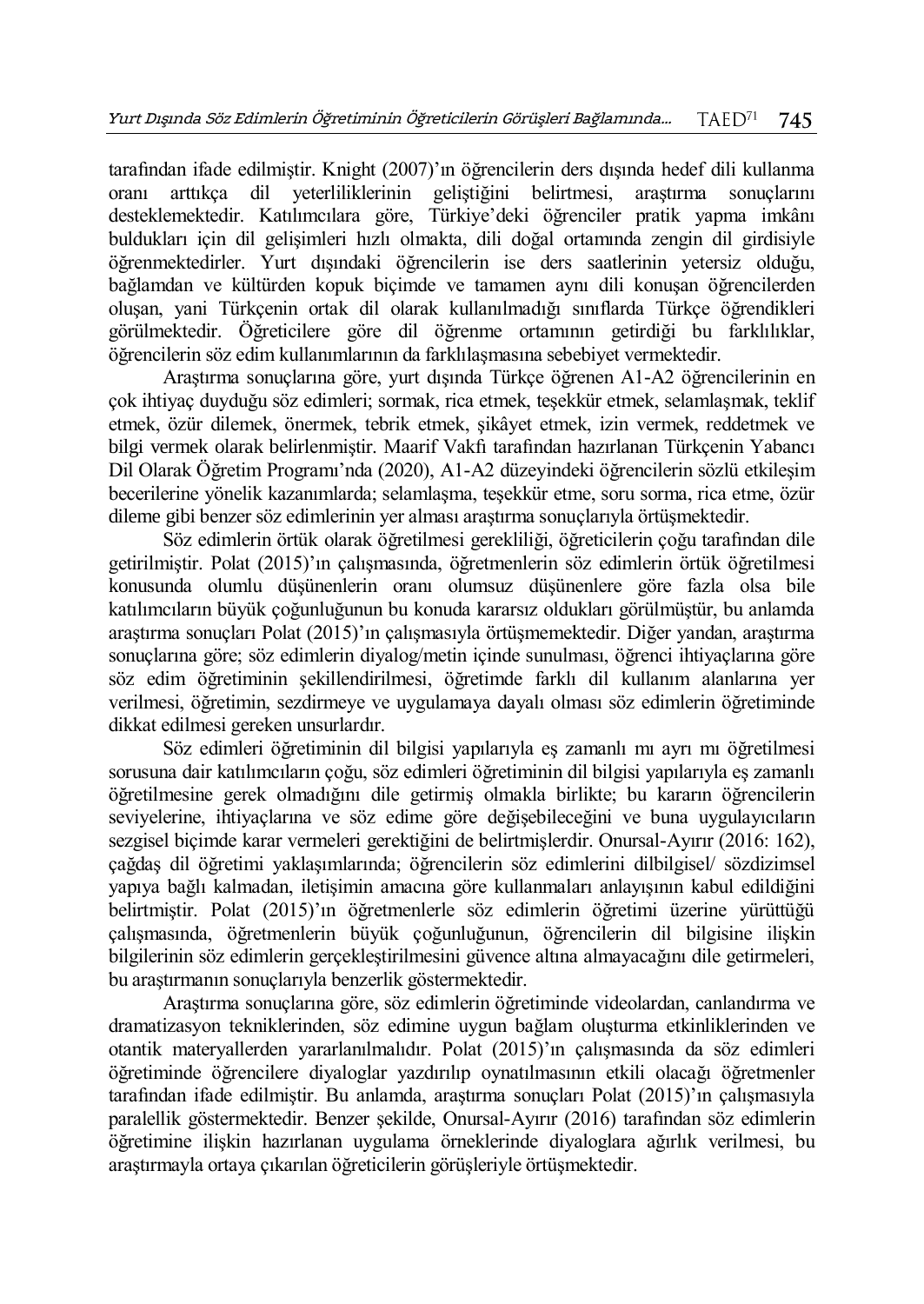Öğreticilerin görüşlerine göre, ders kitaplarında söz edimlerin öğretiminde öğrenci ihtiyaçlarının dikkate alınmadığı söylenebilir. Söz edimlerin ders kitaplarında bilinçli şekilde dağıtılmaması, ders kitaplarının dil bilgisi ağırlıklı olması, yurt dışında Türkçenin öğretildiği coğrafyaya uygun kaynakların bulunmaması veya kaynakların yurt dışındaki öğrencilere yönelik hazırlanmamış olması, öğrencilerin ihtiyaçlarının bölgeye ve dil öğrenme ortamına göre farklılaşabilmesi; ders kitaplarında söz edimi konusunda öğrenci ihtiyaçlarını dikkate alınmasının önündeki engeller olarak açıklanmıştır. Polat (2011)'ın söz edimleri açısından farklı dillerdeki ders kitaplarında yer alan söz edimlerini incelediği çalışmasında, incelenen Türkçe ders kitabının söz edimleri konusunda genel bir farkındalık sergiliyor olmasına karşın, ağırlıklı olarak dil bilgisel bir izlencenin takip edildiği ve söz edimleri öğretiminin dil bilgisi yapılarının belirlediği sınırlar içerinde ele alındığının belirlenmesi, araştırma sonuçlarıyla örtüşmektedir.

Sonuç olarak, yurt dışında Türkçe öğrenen öğrencilerin başta dil öğrenme ortamlarından kaynaklı olarak söz edim kullanımlarında sorunlar yaşadıkları, söz edimlerini; bağlama, konuşma ortamına, iletişimin muhataplarına uygun şekilde kullanmakta sıkıntılar yaşadıkları öğreticilerin görüşleri doğrultusunda ortaya konmuştur. Türkçenin yabancı dil olarak öğretilmesinde iletişimin temelini oluşturan ve dilin işlevsel kullanılmasının en temel aracı olan söz edimlerin; yurt dışında Türkçe öğrenen öğrencilere, öğreticilerin görüşlerinden yola çıkılarak oluşturulacak ders izlenceleriyle planlı ve sistemli bir şekilde sunulmasının öğrencilerin söz edim kullanımlarını geliştirebileceği söylenebilir. Bu yolla, öğrencilerin Türkçeyi yurt dışında öğrenmelerinin getirdiği dezavantajların azaltılarak edimbilimsel yetilerinin geliştirilmesine katkı sağlanacağı düşünülmektedir.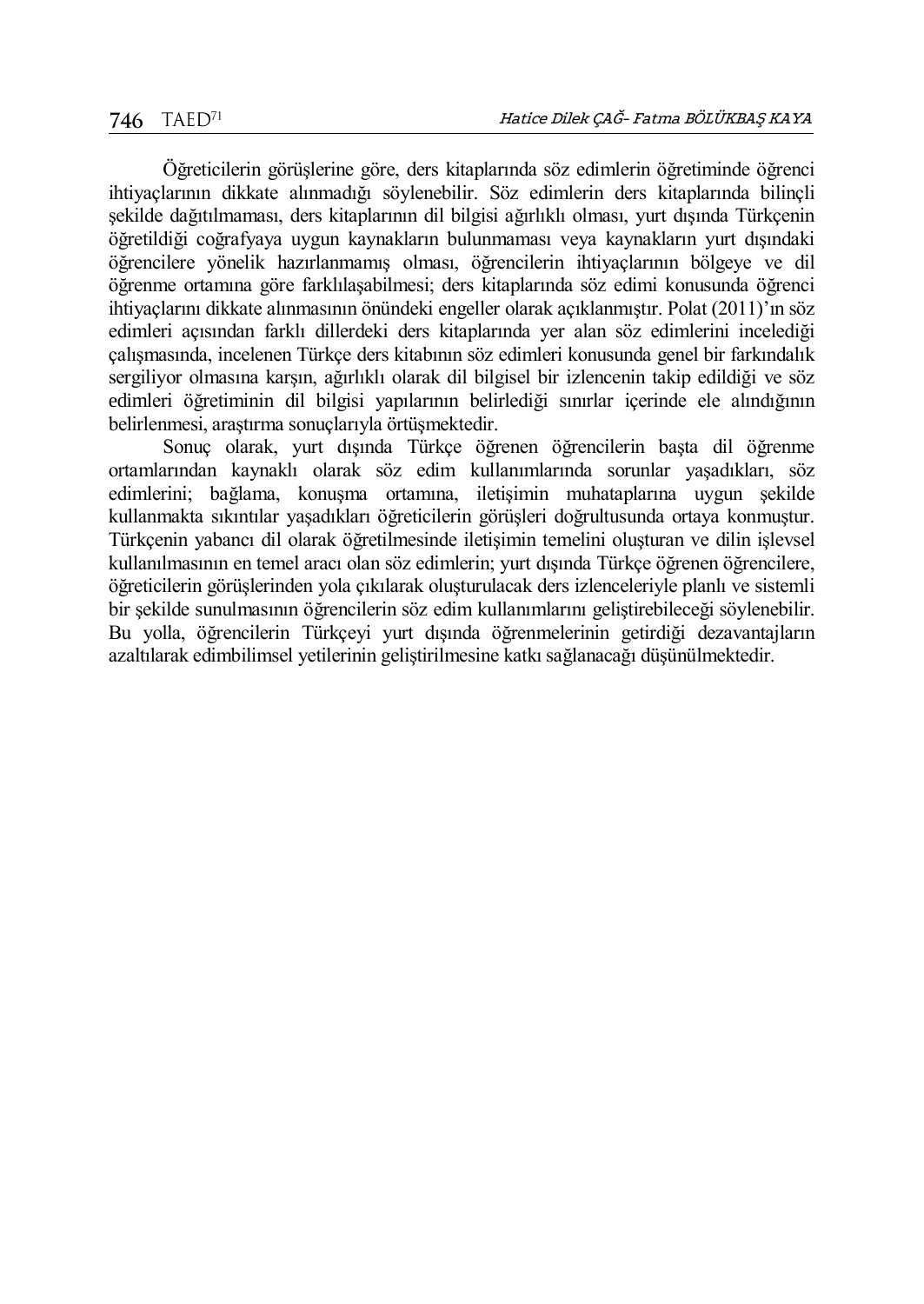#### **Kaynaklar**

- Aksan, M. ve Aksan, Y. (1991). "Metin kavramı ve tanımları". *Dilbilim Araştırmaları*. http://dad.boun.edu.tr/tr/download/article-file/303060 (Son Erişim Tarihi: 12/01/2021).
- Austin, J.L. (haz.). (2017). *Söylemek ve Yapmak* (2.baskı) (Çev. R. L. Aysever). İstanbul: Metis Yayınları.
- Bachman, L. F. and Palmer, A. S. (1996). *Language Testing in Practice: Designing and Developing Useful Language Test.* Oxford: Oxford University Press.
- Bardovi-Harlig, K. (2001). Evaluating the Empirical Evidence: Grounds for Instruction in Pragmatics? In K.R. Rose and G. Kasper (Eds.) *Pragmatics in Language Teaching*(pp.13-32). Cambridge: Cambridge University Press.
- Barron, A. (2006). Learning to Say 'You' In German: The Acquisition of Sociolinguistic Competence in A Study Abroad Context. In M. A. DuFon and E. Churchill (eds.), *Language Learners in Study Abroad Contexts*. (pp. 59-90). Clevedon: Multilingual Matters.
- Belet-Boyacı, Ş.D. ve Genç-Ersoy, B. (2015). "Yurt dışında yaşayan Türk çocuklarına sözcük öğretimi sürecine ilişkin öğretmen görüşlerinin değerlendirilmesi". *International Periodical for the Languages, Literature and History of Turkish or Turkic, 10(15), 159-180.*
- Büyüköztürk, Ş., Kılıç-Çakmak, E., Akgün, Ö.E., Karadeniz, Ş. ve Demirel, F. (2019). *Eğitimde Bilimsel Araştırma Yöntemleri* (27.Baskı). Ankara: Pegem Akademi.
- Canale-Canale, M. and Swain, M. (1980). "Theoretical bases of communicative approaches to second language teaching and testing". *Applied Linguistics, (1)1-47.*
- Canale, M. (1983). From Communicative Competence to Communicative Language Pedagogy. In J. C. Richards and R. W. Schmidt, (Ed.), *Language and Communication*, (2-27). London: Longman.
- Council of Europe (2018). *Common European framework of reference for languages: Learning, teaching, assessment, companion volume with new descriptors*. Strasbourg Cedex.
- Çelebi, V. (2014). "Gündelik dil felsefesi ve Austin'in söz edimleri kuramı". *Beytulhikme An International Journal of Philosophy, 4(1), 73-89*.
- Çelik, Y. ve Gülcü, İ. (2016). "Yurtdışında kullanılan Türkçe ve Türk kültürü ders kitaplarına yönelik öğretmen görüşleri." *Bartın Üniversitesi Eğitim Fakültesi Dergisi, 5(2), 287-296.* https://doi.org/10.14686/buefad.v5i2.5000183344
- Creswell, J.W. (2007). *Qualitative Inquiry and Research Design: Choosing Among Five Approaches*. (2nd Ed.). Thousand Oaks: SagePublishers.
- Enslen, T. (2010). *Acquisition of greetings, requests, and apologies by Japanese students in an ESL vs. an EFL environment*. Center for the Advancement of Higher Education.http://hdl.handle.net/10097/57536 (Son Erişim Tarihi: 12/01/2021).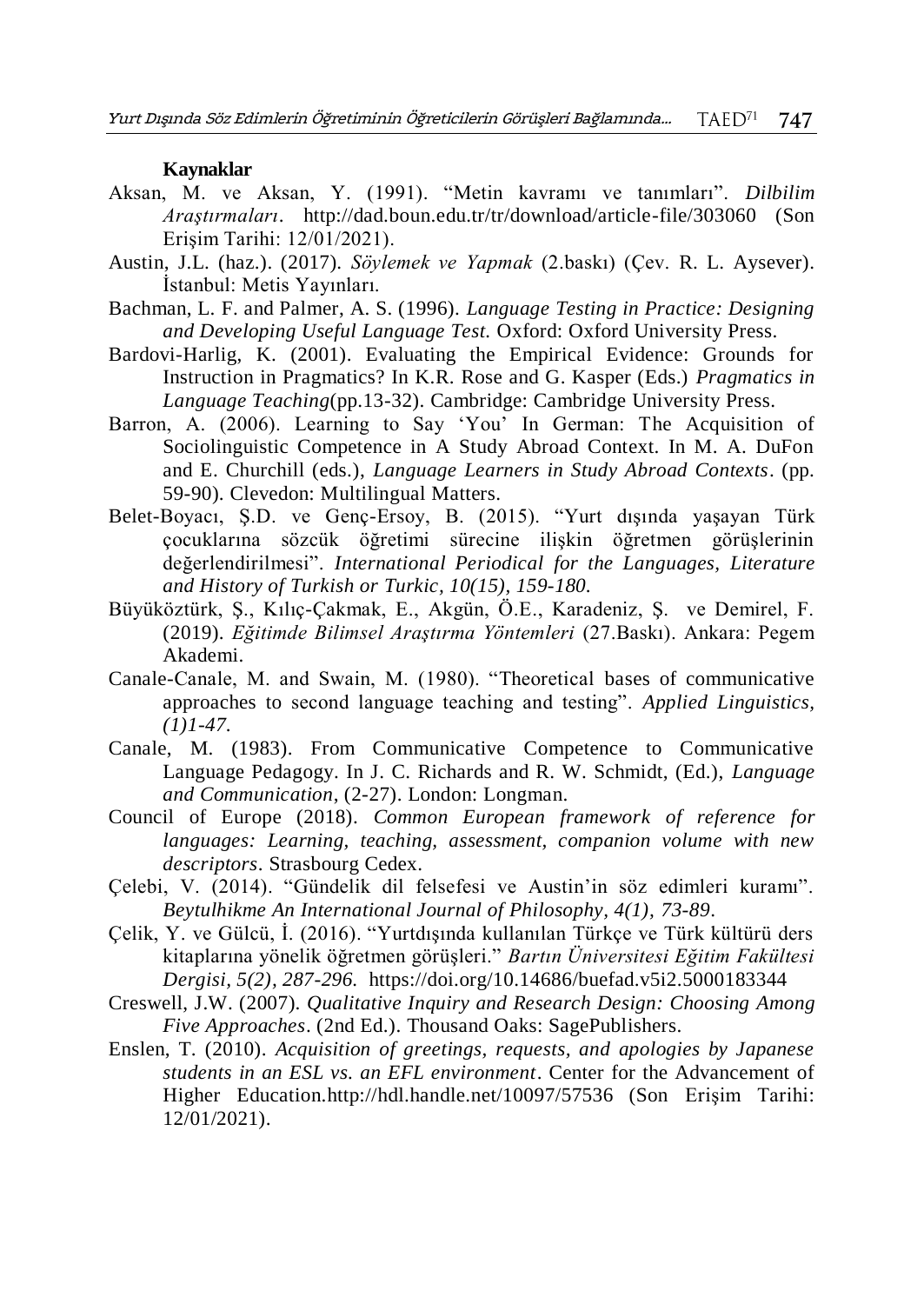- Hymes, D. H. (1972). On Communicative Competence. In J. B. Pride & Holmes (Ed) *Sociolinguistics*. (pp. 269-293). Baltimore, USA: Penguin Education, Penguin Books
- İmer, K., Kocaman, A. ve Özsoy, S. (2011). *Dilbilim Sözlüğü*. İstanbul: Boğaziçi Yayınları.
- Jung, J. Y. (2002). "Issues in acquisitional pragmatics". *Working Papers in TESOL &Applied Linguistics, 2 (3), 1-34*.
- Karababa, Z. C. ve Karagül, S. (2014). "Yurt dışındaki Türklere Türkçe öğretenlerin sınıf içi uygulamalara yönelik görüşleri". *Millî Eğitim Dergisi, 44(204), 155-166.*
- Karasu, K. (2015). "Türkçe ve Arapça nezaket ifadeleri: Karşılaştırmalı bir inceleme". *Nüsha Şarkiyat Araştırmaları Dergisi, 15 (40), 93-128.*
- Kansu-Yetkiner, N. (2009). *Çeviribilim ve Edimbilim İlişkisi Üzerine*. İzmir: İzmir Ekonomi Üniversitesi Yayınları.
- Kılınç, A.K. (2019). *Yabancı dil olarak Türkçe öğretiminde/öğreniminde istek (rica) söz edimi.* [Yayımlanmamış yüksek lisans tezi]. Hacettepe Üniversitesi Türkiyat Araştırmaları Enstitüsü.
- Knight, L. T. (2007). *Beyond the classroom walls: a study of out of class English use by adult community college ESL students*. [Unpublished master's thesis]. Portland State University.
- Koç, B. (2015). *Türkçe öğrenen yabancıların kalıp sözleri kullanabilme yeterlikleri (Bosna Hersek örneği).* [Yayımlanmamış yüksek lisans tezi]. Gazi Üniversitesi Eğitim Bilimleri Enstitüsü.
- Komisyon (2020). *Türkiye Maarif Vakfı Türkçenin yabancı dil olarak öğretimi programı*. (Editör: İ. Gültekin). Türkiye Maarif Vakfı.
- Mendelson, V. G. (1998). "Hindsight is 20/20: Student perceptions of language learning and the study abroad experience". *Frontiers, 4, 43-63.*
- Morita, M. (2010). "How does a short-term study abroad in fluence language learning strategies?" *Yamagata University, 7, 23-36.* https://core.ac.uk/download/pdf/72856427.pdf (Son Erişim Tarihi: 11/01/2021).
- Morris, C.W. (1938). *Foundations of the Theory of Signs.* Chicago: The University of Chicago Press.
- Onursal-Ayırır, İ. (2016). *Edimbilim ve Dil Öğretimi.* E. Korkut ve İ. Onursal Ayırır. (Ed.), *Dil Bilimleri ve Dil Öğretimi* (2.baskı) içinde (143-164). Ankara: Seçkin Yayıncılık.
- Polat, Y. (2011). "Yabancı dil öğretimi kitaplarında söz edimi öğretimi". *Dil Dergisi-153, 24-42.*
- Polat, Y. (2015). "Fransızca ve Türkçe öğretmenlerinin söz edimi öğretimine ilişkin görüşleri". *Hacettepe Üniversitesi Eğitim Fakültesi Dergisi, 30 (4), 146-159.*
- Pellegrino, V. A. (1998). "Student perspectives on language learning in a study abroad context". *Frontiers, 4, 91-120.*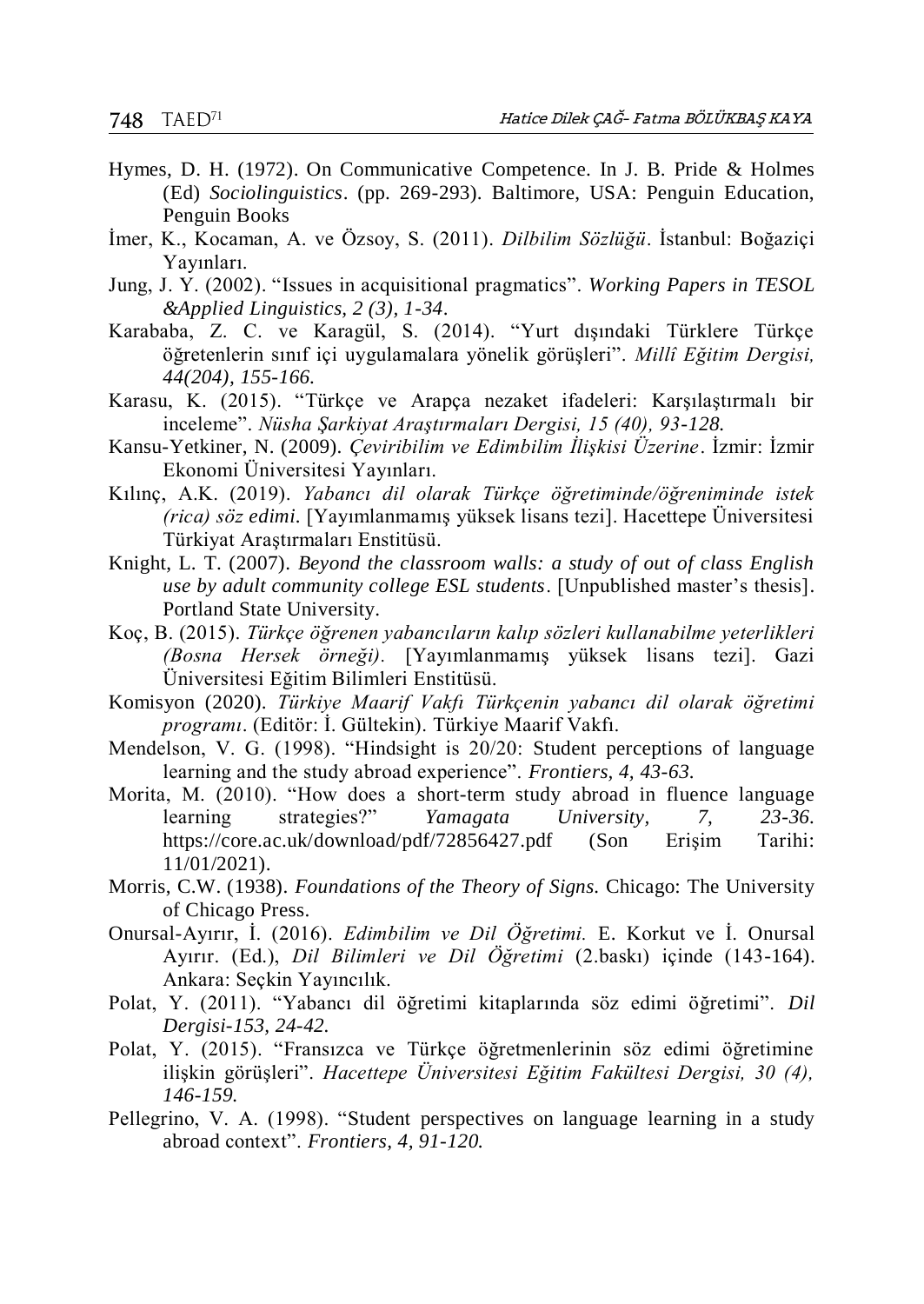- Polanyi, L. (1995). Language Learning and Living Abroad: Stories from the Field. In B. F. Freed (ed.) *Second Language Acquisition in A Study Abroad Context* (271-291). Amsterdam: John Benjamins.
- Regan, V. (1998). "Sociolinguistics and language learning in a study abroad context". *Frontiers 4 (3), 61-90.*
- Searle, J. R. (haz.). (2011). Söylemek ve anlatmaya çalışmak (Çev. R. L. Aysever). Ankara: Bilgesu Yayıncılık.
- Wai-Cook S.S. (2012). *Study abroad and its effect on the pragmatic performance of English requests by Hong Kong English language students*. [Unpublished doctoral dissertation]. Victoria University of Wellington.
- Yıldırım, A., ve Şimşek, H. (2008). *Sosyal Bilimlerde Araştırma Yöntemleri*. Ankara: Seçkin Yayıncılık.
- Yılmaz, G. ve Tepe, N. (2020). "Yurt dışında görev yapan okutmanların kültürlerarası iletişim algılarının incelenmesi: Nitel bir araştırma". *Uluslararası Türkçe Edebiyat Kültür Eğitim Dergisi, 9(4), 1616-1633*.
- Yumun, E. (2008). *Kullanımbilim yeterliliğinin gelişimi: Ricalar üzerine.* [Yayımlanmamış yüksek lisans tezi]. Orta Doğu Teknik Üniversitesi Sosyal Bilimler Enstitüsü.